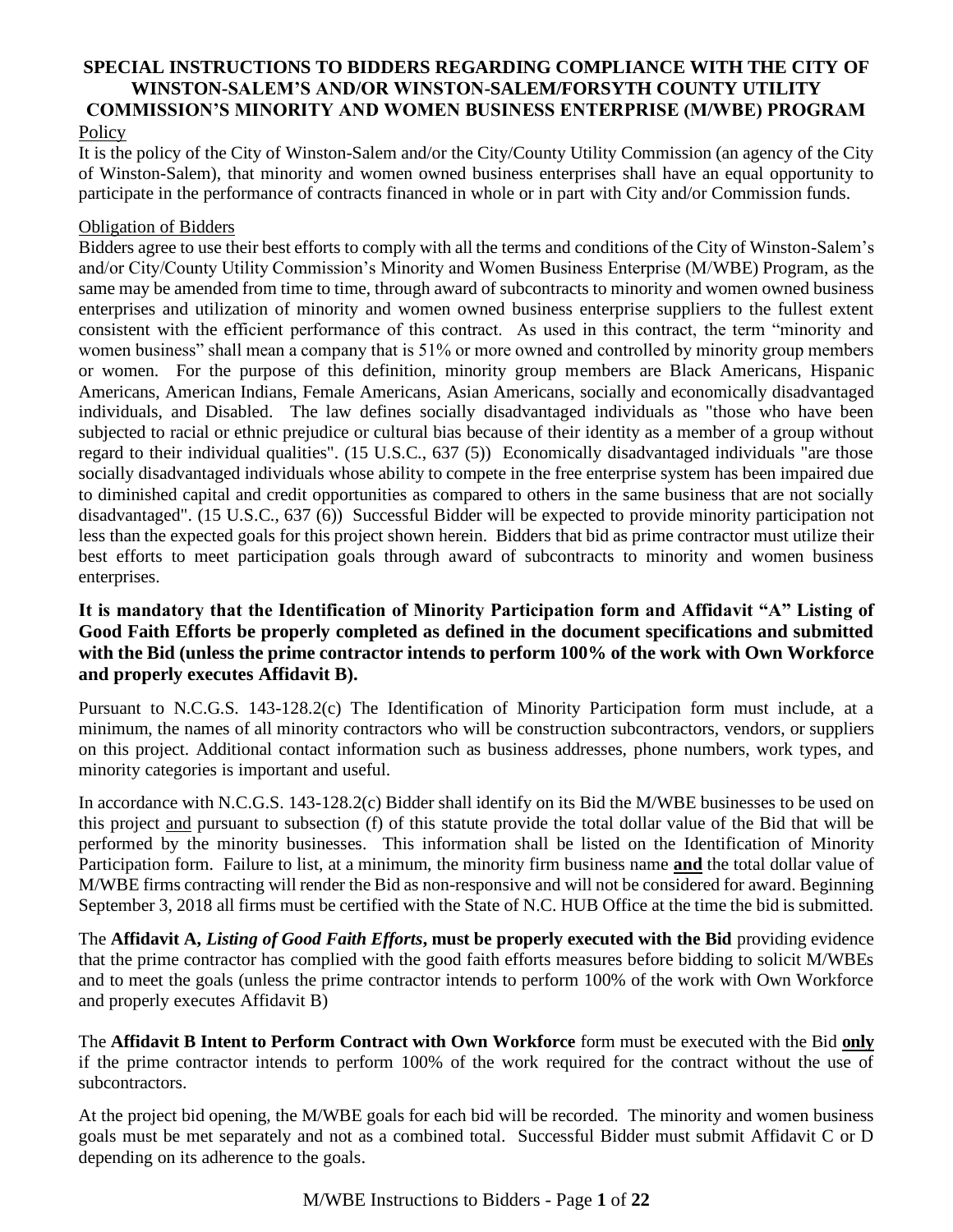### **M/WBE Instructions to Bidders**

**Successful Bidder who has met or surpassed the expected goals must provide Affidavit C Portion of Work to be performed by Minority Firms within twenty-four hours (24) after being notified by City Staff. Successful Bidder who does not meet the expected goals must submit Affidavit D Good Faith Efforts within twenty-four hours (24) after being notified by City Staff. No supplemental documentation/evidence will be accepted after the 24 hours of notification.** 

Bidder shall satisfy the City and/or Commission that they have made a good faith effort to solicit M/WBE participation. Good faith efforts can be demonstrated using, among other factors, the following:

- (a) Attending pre-solicitation or pre-bid meetings that are scheduled by the City to inform M/WBE firms of contracting, subcontracting, and supply opportunities.
- (b) Advertising in general circulation, trade association, or minority-focus media concerning subcontracting opportunities.
- (c) Providing written notice**,** to a reasonable number of specific M/WBE firms that their interest in the contract is being solicited, at least 10 days before bids are due, to allow M/WBE firms time to participate.
- (d) Following up initial solicitation of interest by contacting M/WBE firms to determine with certainty whether the M/WBE firms are interested.
- (e) Identifying and selecting portions of the work to be performed by M/WBE firms in order to increase the likelihood of M/WBE participation (including where appropriate, breaking down contracts into economically feasible units to facilitate M/WBE participation).
- (f) Providing interested M/WBE firms with equal access to plans, specifications, and requirements of the contract.
- (g) Negotiating fairly with interested M/WBE firms, not rejecting M/WBE firms as unqualified without sound reasons based on a thorough investigation of their capabilities.
- (h) Using the services of the City of Winston-Salem's M/WBE office; available minority community organizations; minority contractors' groups; local, state, and federal minority business offices; and other organizations that provide assistance in the recruitment and placement of M/WBE firms.
- (i) Assisting interested M/WBE firms in need of equipment, loan capital, lines of credit or joint pay agreements to secure loans, supplies or letters of credit, including waiving credit that is ordinarily required.
- (j) Assisting interested M/WBE firms in obtaining bonding, insurance, or providing alternatives to bonding or insurance for subcontractors.
- (k) Negotiating joint venture and partnership arrangements with minority businesses to increase the opportunities for minority participation when possible.
- (l) Provide for quick pay agreements and policies to enable minority contractors and suppliers to meet cash flow demands.

The M/WBE review committee shall evaluate the good faith efforts of each bidder and determine if the requirements of this program have been met. If successful Bidder does not agree to at least the expected goals for the project, the M/WBE Committee shall review the good faith efforts and make a recommendation to the City Council and/or Commission. Any bidder not meeting the good faith efforts evaluation will be found non-responsive and their bid shall not be considered.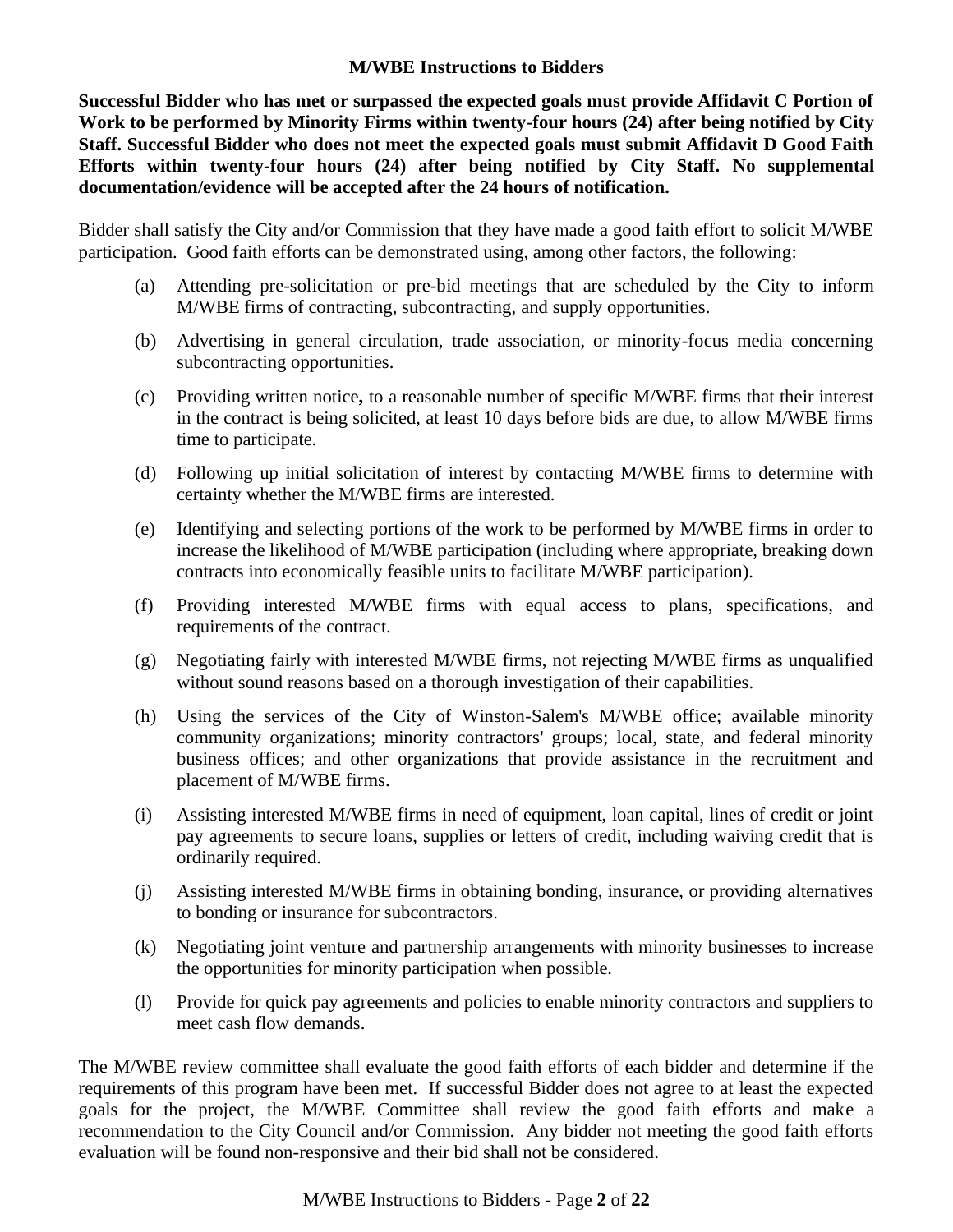# **M/WBE Instructions to Bidders**

The City and/or Commission may, for construction projects exceeding \$100,000, reject non-responsive bids and award a contract to the lowest responsible bidder; responsible bidder meaning a bidder who meets the expected goals for the project or who documents to the City's and/or Commission's satisfaction, that good faith efforts were made.

Actual participation achieved or offered shall not be determinative on the issue of good faith efforts. Further, if other factors, other than factors (a) through (l) previously listed, are considered, they may be used to credit the contractor's good faith efforts, but not to discredit them.

In accordance with the Minority Utilization Commitment Form "Affidavit E", no subcontractor who is identified and listed on Affidavit E may be replaced with a different subcontractor unless: A) the subcontractor's bid is later determined by the contractor to be non-responsible or non-responsive, or the listed subcontractor refuses to enter into a contract for the complete performance of the bid work, or B) With the approval of the City of Winston-Salem M/WBE office for the good cause demonstrated. Prior to substituting a subcontractor, the contractor shall identify the substitute subcontractor and inform the City of Winston-Salem M/WBE office of its good faith efforts; including the MWBE Replacement Request Form.

During the course of the contract Successful Bidder will be required to submit *M/WBE Documentation for Contract Payments, Affidavit F*, with each monthly pay request. Final payment will be withheld until the contractor completes and submits an *Affidavit of Payment to M/WBE Subcontractors*.

The City, however, at its discretion may require additional periodic reports. Final payment will be withheld until it has been determined that the goal percentages for M/WBE participation, previously agreed to by the successful bidder, have been confirmed by the City and/or Commission.

**Goals for this project are as follows:**

- **Minority Business Enterprise (MBE) MBE - TBD%**
- **Women Business Enterprise (WBE) WBE - TBD%**

**Failure to achieve these goals, or make a good faith effort to do so, may result in serious consequences, up to and including, disqualification from bidding for future construction contracts.**

# **Changes in the Work**

When the City/Engineer makes changes that result in the reduction or elimination of work to be performed by a committed M/WBE subcontractor, the Contractor will not be required to seek additional participation. When the City/Engineer makes changes that result in additional work to be performed by an M/WBE subcontractor based upon the Contractor's commitment, the M/WBE shall participate in the additional work to the same extent as the M/WBE participated in the original contract work.

When the City/Engineer makes changes that result in extra work, which has more than a minimal impact on the contract amount, the Contractor shall seek additional participation by M/WBE's unless otherwise approved by M/WBE staff.

When the City/Engineer makes changes that result in an alteration of plans or details of construction, and a portion or all of the work had been expected to be performed by a committed M/WBE, the Contractor shall seek participation by M/WBE's unless otherwise approved by the M/WBE staff.

When the Contractor requests changes in the work that result in the reduction or elimination of work that the Contractor committed to be performed by an M/WBE, the Contractor shall seek additional participation by M/WBE's equal to the reduced M/WBE participation caused by the changes.

**NOTE: All M/WBE firms must be certified by the State of North Carolina Office for Historically Underutilized Businesses (HUB) at the time the bid is submitted.**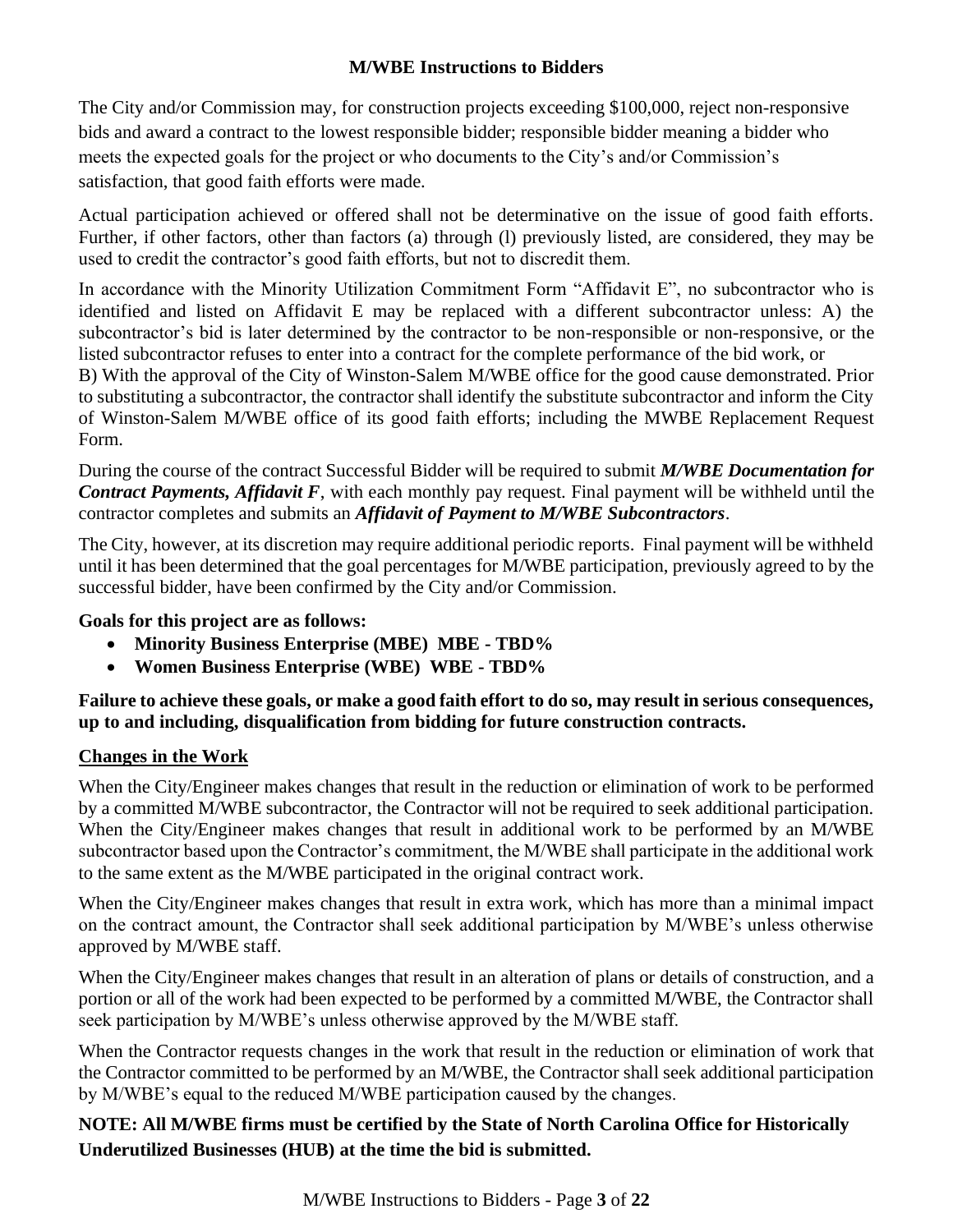# **M/WBE Instructions to Bidders**

Please review the following sample *Invitation to Bid* letter. As this letter is the first vehicle for seeking possible M/WBE subcontractors to work on the expected project, it should include information required by the City's and/or Commission's M/WBE plan to prove a **Good Faith Effort**.

A well written letter would:

- (a) be sent to a reasonable number of specific M/WBE firms to inform them that their interest in the contract is being solicited. The notice should be dated and sent at least 10 days before bids are due, to allow the M/WBE firms time to participate. Solicitations for quotes should go to at least three minority firms from the M/WBE directory provided by the City of Winston-Salem M/WBE Office. If three or more firms are shown on the source list, each solicitation shall include:
	- a specific description of the work to be subcontracted,
	- the location where bid documents can be reviewed.
	- the representative of the Prime Bidder to contact, and
	- a location, date and time when quotes must be received.
- (b) identify and select portions of the Work to be performed by M/WBE firms in order to increase the likelihood of M/WBE participation (including where appropriate, breaking down contracts into economically feasible units to facilitate M/WBE participation).
- (c) include a location where M/WBE firms have equal access to specifications and plans, and requirements of the contract.
- (d) include a statement that the soliciting company plans to negotiate fairly with interested M/WBE firms and will not reject any M/WBE firms as unqualified without sound reason based on a thorough investigation of their capabilities. The letter would also state that M/WBE firms not selected for the work could contact the soliciting company for information why they were not selected.
- (e) include a statement if the soliciting company will provide or assist interested M/WBE firms in locating assistance in obtaining bonding, loan capital, lines of credit, insurance, or joint pay agreements to secure loans/supplies required by the Successful Bidder.
- (f) include a statement if the soliciting company will negotiate joint venture and partnership arrangements with M/WBE firms when possible.
- (g) include a statement outlining the soliciting company's quick pay agreement and policies that enable minority contractors and suppliers to meet cash flow demands.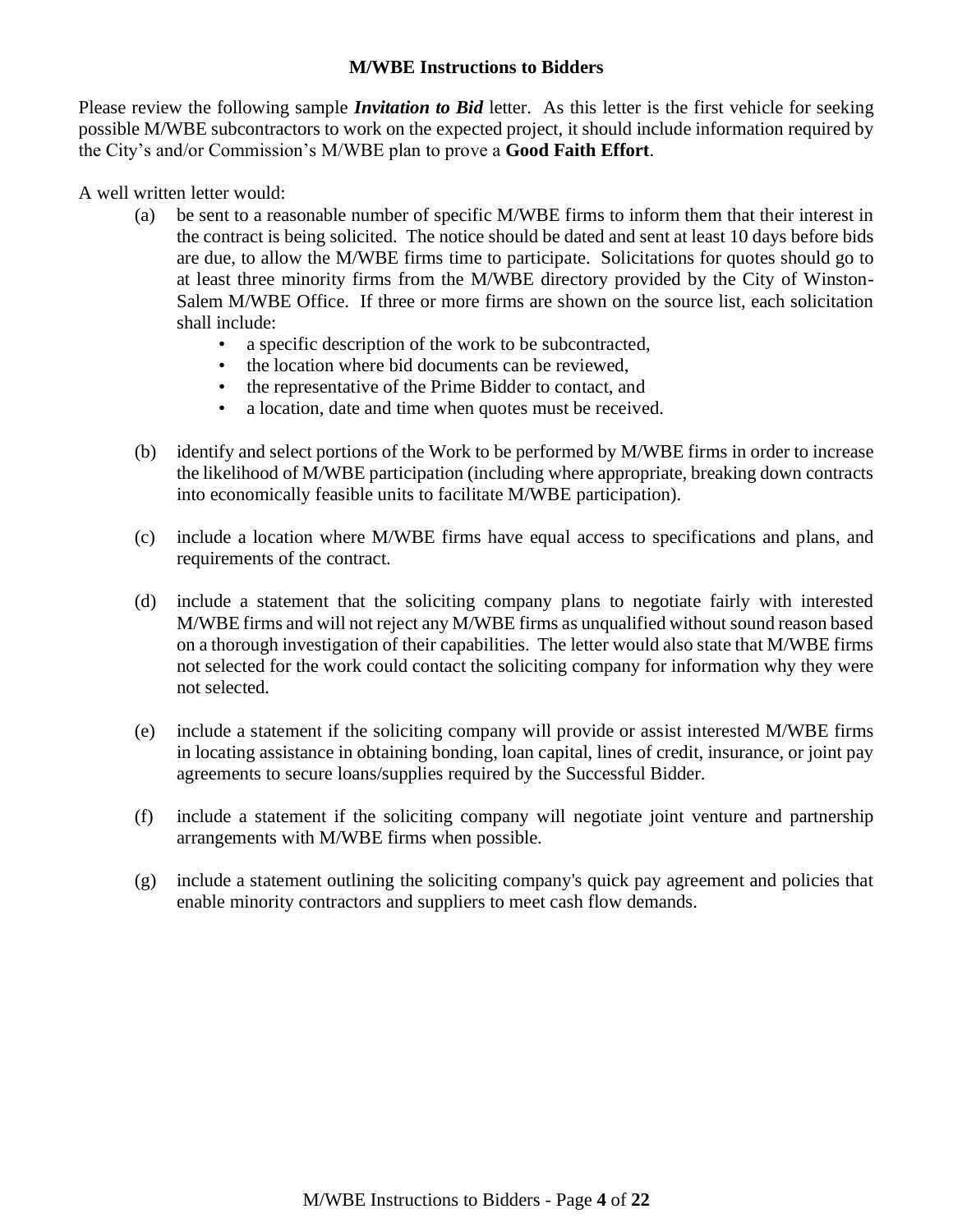Please review how the previously mentioned efforts are incorporated into the following **sample of a "Solicitation Letter"**. Refer to the notes in the column in the left margin which are not part of the letter proper.

| <b>Letterhead</b>                                                                                                                                                                                                                                                                          | GOOD HAMMER CONSTRUCTION COMPANY                                                                                                                                                                                                                                                                                                |  |
|--------------------------------------------------------------------------------------------------------------------------------------------------------------------------------------------------------------------------------------------------------------------------------------------|---------------------------------------------------------------------------------------------------------------------------------------------------------------------------------------------------------------------------------------------------------------------------------------------------------------------------------|--|
|                                                                                                                                                                                                                                                                                            | 1000 Building Lane<br>Winston-Salem, North Carolina 27101                                                                                                                                                                                                                                                                       |  |
|                                                                                                                                                                                                                                                                                            |                                                                                                                                                                                                                                                                                                                                 |  |
| Date of notice.                                                                                                                                                                                                                                                                            | September 1, 2016                                                                                                                                                                                                                                                                                                               |  |
|                                                                                                                                                                                                                                                                                            | **SAMPLE LETTER**                                                                                                                                                                                                                                                                                                               |  |
| <b>Subcontractor</b>                                                                                                                                                                                                                                                                       | Jones Plumbing Contracting, Inc.<br>Robert A. Jones<br><b>Company Address</b>                                                                                                                                                                                                                                                   |  |
|                                                                                                                                                                                                                                                                                            | City, State and Zip Code<br>$(336)$ 765-0000                                                                                                                                                                                                                                                                                    |  |
| <b>Which contract?</b>                                                                                                                                                                                                                                                                     | Re:                                                                                                                                                                                                                                                                                                                             |  |
| <b>Each letter</b>                                                                                                                                                                                                                                                                         | Dear Mr. Jones                                                                                                                                                                                                                                                                                                                  |  |
| should include<br>Good Hammer Construction Co. is requesting bids from certified M/WBE<br>the specific scope<br>firms on the above referenced project. We are soliciting subcontractor bids for<br>of work solicited.<br>(Name the specific area sub bids are requested) for this project. |                                                                                                                                                                                                                                                                                                                                 |  |
| Where are the<br>documents?                                                                                                                                                                                                                                                                | Bid documents and plans may be reviewed in our office. Please contact me at<br>(336) 777-7777, if you would like an appointment to review the documents.                                                                                                                                                                        |  |
| When & where<br>are bids due.                                                                                                                                                                                                                                                              | Quotes must be received in our office by <i>(list the date and time bids are</i><br>due).                                                                                                                                                                                                                                       |  |
| <b>Negotiation</b><br>available?                                                                                                                                                                                                                                                           | Good Hammer Construction Company is willing to review any responsible<br>quote and will negotiate terms, if appropriate. We will notify your firm if your<br>bid is accepted for this project. Please contact me if you have not heard from<br>us by ( <b>provide a date</b> ) and I will inform you of the status of your bid. |  |
| <b>Assistance</b><br>offered.                                                                                                                                                                                                                                                              | If you need assistance with obtaining bonding, loan capital, lines of credit,<br>insurance or joint pay agreements, please contact us and we will review your<br>needs and direct you to available agencies for assistance.                                                                                                     |  |
| Joint venture or<br>partnership?                                                                                                                                                                                                                                                           | Good Hammer Construction Company will look at the possibility of a joint<br>venture or partnership arrangement, if appropriate.                                                                                                                                                                                                 |  |
| Quick pay policy?                                                                                                                                                                                                                                                                          | Good Hammer Construction Company pays twice monthly on submission of<br>qualified invoice.                                                                                                                                                                                                                                      |  |
|                                                                                                                                                                                                                                                                                            | Sincerely,                                                                                                                                                                                                                                                                                                                      |  |
| <b>Contact person?</b>                                                                                                                                                                                                                                                                     | John Jones<br>Project Estimator                                                                                                                                                                                                                                                                                                 |  |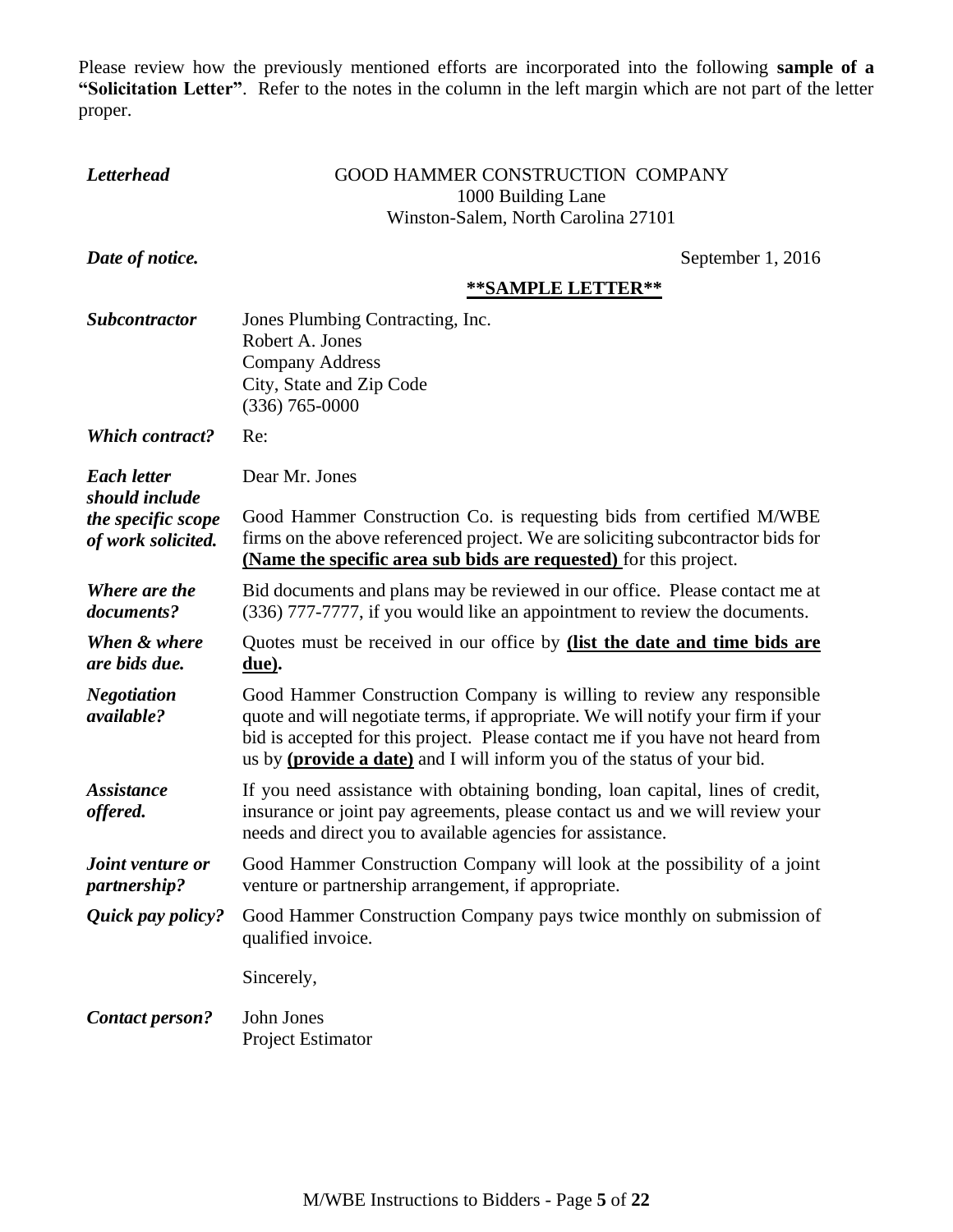# **\*\*\*MUST BE SUBMITTED WITH BID\*\*\***

(unless the prime contractor intends to perform 100% of the work with Own Workforce)

### **IDENTIFICATION OF MINORITY BUSINESS PARTICIPATION**

| (Name of Project) |
|-------------------|
|-------------------|

I,

(Name of Bidder)

do hereby certify that on this project, we will use the following M/WBE firms as construction subcontractors, vendors, suppliers, or providers of professional services.

In accordance with N.C.G.S. 143-128.2(c) Bidder shall identify on its Bid the M/WBE businesses to be used on this project **and** pursuant to subsection (f) of this statute provide the total dollar value of the bid that will be performed by the minority businesses. **Failure to list, at a minimum, the minority firm business name and the total dollar value of M/WBE firms contracting will render your Bid as non-responsive and will not be considered for award.** If Bidder has no minority participation, they shall indicate this on the table below by entering the word "None" or the number "0." **Blank forms will not be deemed to represent zero participation**.

| <b>Minority Firm Name</b><br><b>Phone Number</b> | <b>City-State</b> | <b>Minority</b><br>Category* | <b>Type of</b><br>Work | <b>Dollar</b><br><b>Value</b> |
|--------------------------------------------------|-------------------|------------------------------|------------------------|-------------------------------|
|                                                  |                   |                              |                        |                               |
|                                                  |                   |                              |                        |                               |
|                                                  |                   |                              |                        |                               |
|                                                  |                   |                              |                        |                               |
|                                                  |                   |                              |                        |                               |
|                                                  |                   |                              |                        |                               |
|                                                  |                   |                              |                        |                               |
|                                                  |                   |                              |                        |                               |
|                                                  |                   |                              |                        |                               |
|                                                  |                   |                              |                        |                               |
|                                                  |                   |                              |                        |                               |
|                                                  |                   |                              |                        |                               |

\* Minority Categories: Black, African American (B), Hispanic (H), Asian American (AA), American Indian (AI), Female (WF), Socially and Economically Disadvantaged (SE), and Disabled (D). ٦

| The total dollar value of MBE firms contracting will be | \$            |
|---------------------------------------------------------|---------------|
| The total percentage of MBE firms contracting will be   | $\frac{0}{0}$ |
| The total dollar value of WBE firms contracting will be | \$            |
| The total percentage of WBE firms contracting will be   | $\frac{0}{0}$ |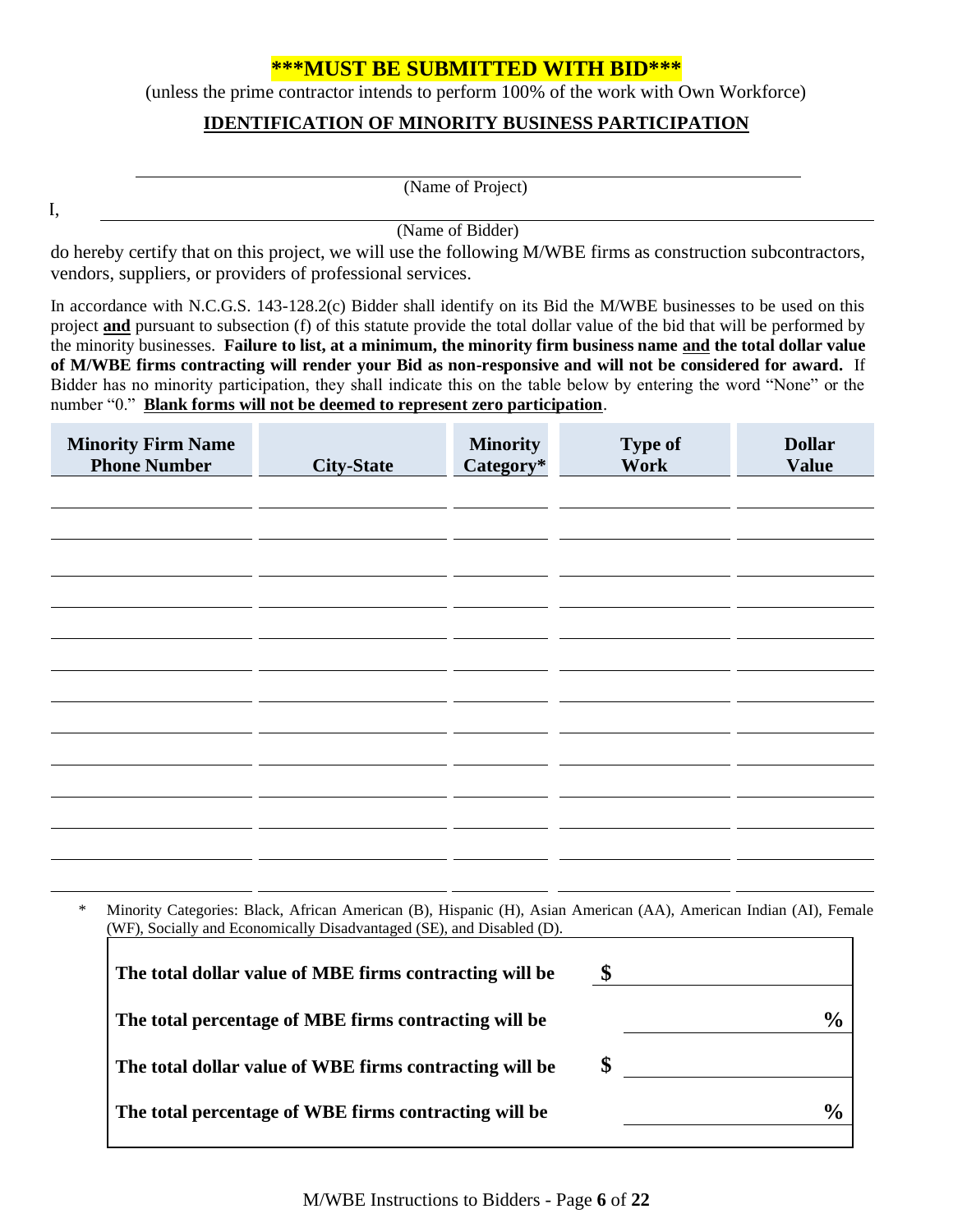# **\*\*\*MUST BE SUBMITTED WITH BID\*\*\***

(unless the prime contractor intends to perform 100% of the work with Own Workforce)

## **AFFIDAVIT "A"**

# **LISTING OF GOOD FAITH EFFORTS**

Affidavit of:

(Name of Project)

(Name of Bidder)

I have made a good faith effort to comply under the following areas checked:

**NOTE:** A contractor must accumulate at least **115 points** to demonstrate a **"Good Faith Effort"** was made. Partial points may be awarded when the complete requirement of an item is not met.

۰

**COL** 

| ✓ |     | <b>Description</b>                                                                                                                                                                                                                                                                                                                                                                          | <b>Points</b> | <b>Awarded</b><br><b>Points</b> |
|---|-----|---------------------------------------------------------------------------------------------------------------------------------------------------------------------------------------------------------------------------------------------------------------------------------------------------------------------------------------------------------------------------------------------|---------------|---------------------------------|
|   | (a) | Attending pre-solicitation or pre-bid meetings that are scheduled by<br>the City to inform M/WBE firms of contracting, subcontracting, and<br>supply opportunities.                                                                                                                                                                                                                         | 10            |                                 |
|   | (b) | Advertising in general circulation, trade association, or minority-<br>focus media concerning subcontracting opportunities. Note: A<br>contractor must advertise in all three mediums to receive full<br>value for this item.                                                                                                                                                               | 15            |                                 |
|   | (c) | Providing written notice to a reasonable number of specific M/WBE<br>firms that their interest in the contract is being solicited, at least 10<br>days before bids are due to allow M/WBE firms time to participate.                                                                                                                                                                        | 15            |                                 |
|   | (d) | Following up initial solicitation of interest by contacting M/WBE<br>firms to determine with certainty whether the M/WBE firms are<br>interested.                                                                                                                                                                                                                                           | 10            |                                 |
|   | (e) | Identifying and selecting portions of the work to be performed by<br>M/WBE firms in order to increase the likelihood of M/WBE<br>participation (including where appropriate, breaking down contracts<br>into economically feasible units to facilitate M/WBE participation).                                                                                                                | 15            |                                 |
|   | (f) | Providing interested M/WBE firms with equal access to<br>specifications, plans, and requirements of the contract.                                                                                                                                                                                                                                                                           | 10            |                                 |
|   | (g) | Negotiating fairly with interested M/WBE firms, not rejecting<br>M/WBE as unqualified without sound reasons based on a thorough<br>investigation of their capabilities.                                                                                                                                                                                                                     | 25            |                                 |
|   | (h) | Using the services of the City of Winston-Salem's M/WBE office;<br>available minority community organizations; minority contractors'<br>groups; local, state, and federal minority business offices; and other<br>organizations that provide assistance in the recruitment and<br>placement of M/WBE firms. Note: A contractor must utilize at<br>least two agencies to receive full value. | 10            |                                 |
|   |     |                                                                                                                                                                                                                                                                                                                                                                                             |               |                                 |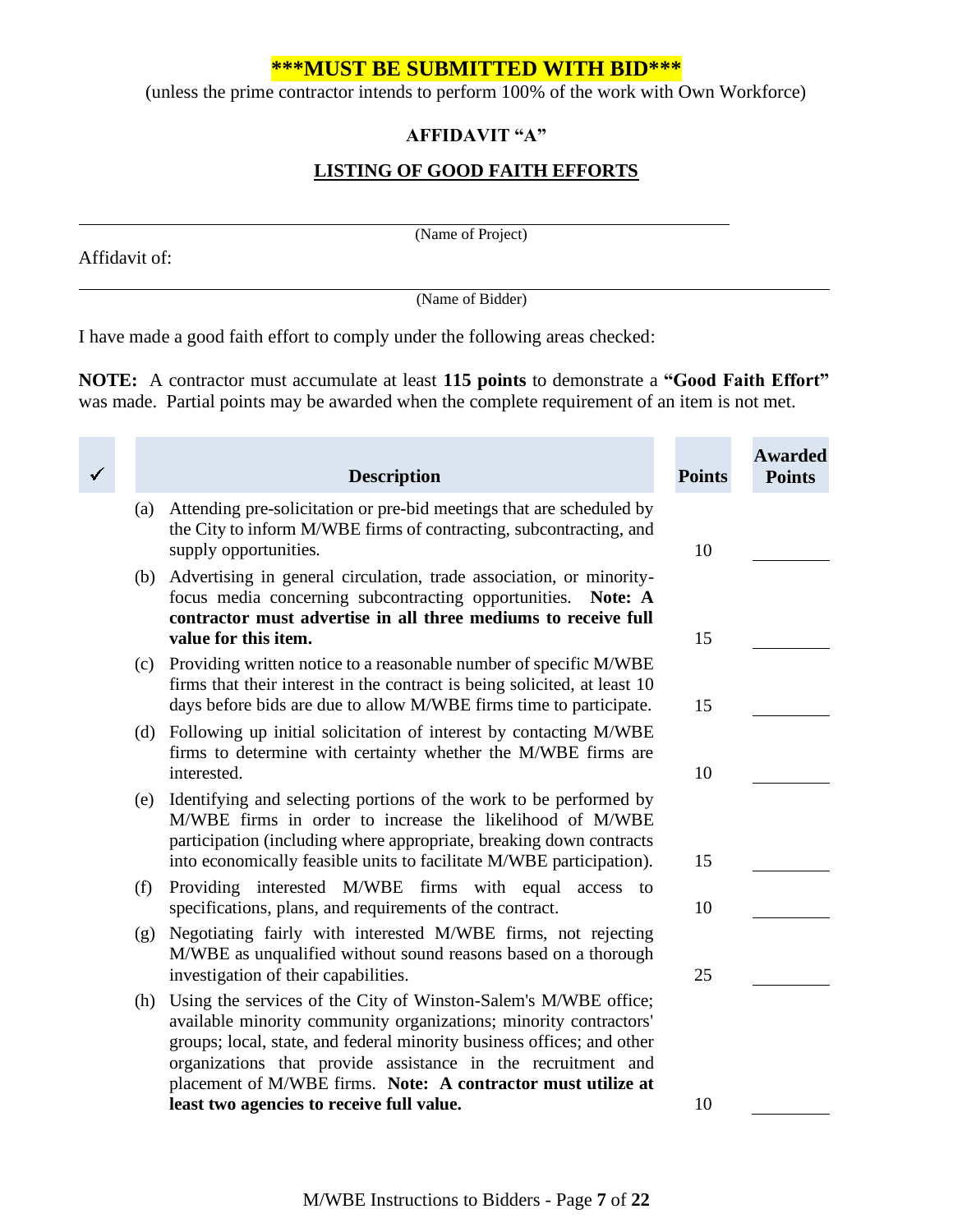#### **AFFIDAVIT "A" Page 2**

#### **LISTING OF GOOD FAITH EFFORTS (continued)**

|     | <b>Description</b>                                                                                                                                                                                                                                                                                                          | <b>Points</b> | <b>Awarded</b><br><b>Points</b> |
|-----|-----------------------------------------------------------------------------------------------------------------------------------------------------------------------------------------------------------------------------------------------------------------------------------------------------------------------------|---------------|---------------------------------|
| (i) | Assisting interested M/WBE firms in need of equipment, loan<br>capital, lines of credit, or joint pay agreements to secure loans,<br>supplies, or letters of credit, including waiving credit that is<br>ordinarily required. Note: A contractor can receive up to 10<br>points for offering; 10 points for implementation. | 20            |                                 |
| (i) | Providing assistance in obtaining required bonding or insurance or<br>providing alternatives to bonding or insurance for subcontractors.<br>Note: A contractor can receive up to 10 points for offering;<br>15 points for implementation.                                                                                   | 25            |                                 |
|     | (k) Negotiating joint venture or partnership arrangements with minority<br>businesses to increase opportunities for minority participation when<br>possible.                                                                                                                                                                | 10            |                                 |
| (1) | Provide quick pay agreements and policies to enable minority<br>contractors and suppliers to meet cash flow demands. Note: A<br>contractor can receive up to 5 points for offering; 10 points<br>for implementation.                                                                                                        | 15            |                                 |
|     | <b>Total Points</b>                                                                                                                                                                                                                                                                                                         | <b>180</b>    |                                 |

#### **Please refer to the sample solicitation letter following page 4 of the instructions which outlines information Bidders should relay to all subcontractors when soliciting bids.**

In accordance with NCGS 143-128.2(d), the undersigned will enter into a formal agreement with the firms listed in the identification of Minority Business Participation schedule conditional upon execution of a contract with the Owner. Failure to abide by this statutory provision will constitute a breach of the contract.

The undersigned hereby certifies that they have read the terms of the minority business commitment and is authorized to bind Bidder to the commitment herein set forth.

| Date:                                                              | Name of Officer:                                                                                                     | <u> 1989 - Johann Stein, fransk politiker (d. 1989)</u> |
|--------------------------------------------------------------------|----------------------------------------------------------------------------------------------------------------------|---------------------------------------------------------|
|                                                                    | Signature                                                                                                            | <u> 1989 - John Stein, Amerikaansk politiker (</u>      |
|                                                                    | Title                                                                                                                |                                                         |
| State of North Carolina, County of                                 | <u> 1989 - Andrea Maria II, amerikan bisa di sebagai perang perang perang perang perang perang perang perang per</u> | subscribed and sworn before                             |
| me this $\frac{1}{2}$ day of $\frac{1}{2}$ , 20                    |                                                                                                                      |                                                         |
|                                                                    |                                                                                                                      |                                                         |
| <b>Notary Public</b><br><u> 1980 - Andrea Andrew Maria Barat (</u> |                                                                                                                      | My commission expires                                   |
| <b>SEAL</b>                                                        |                                                                                                                      |                                                         |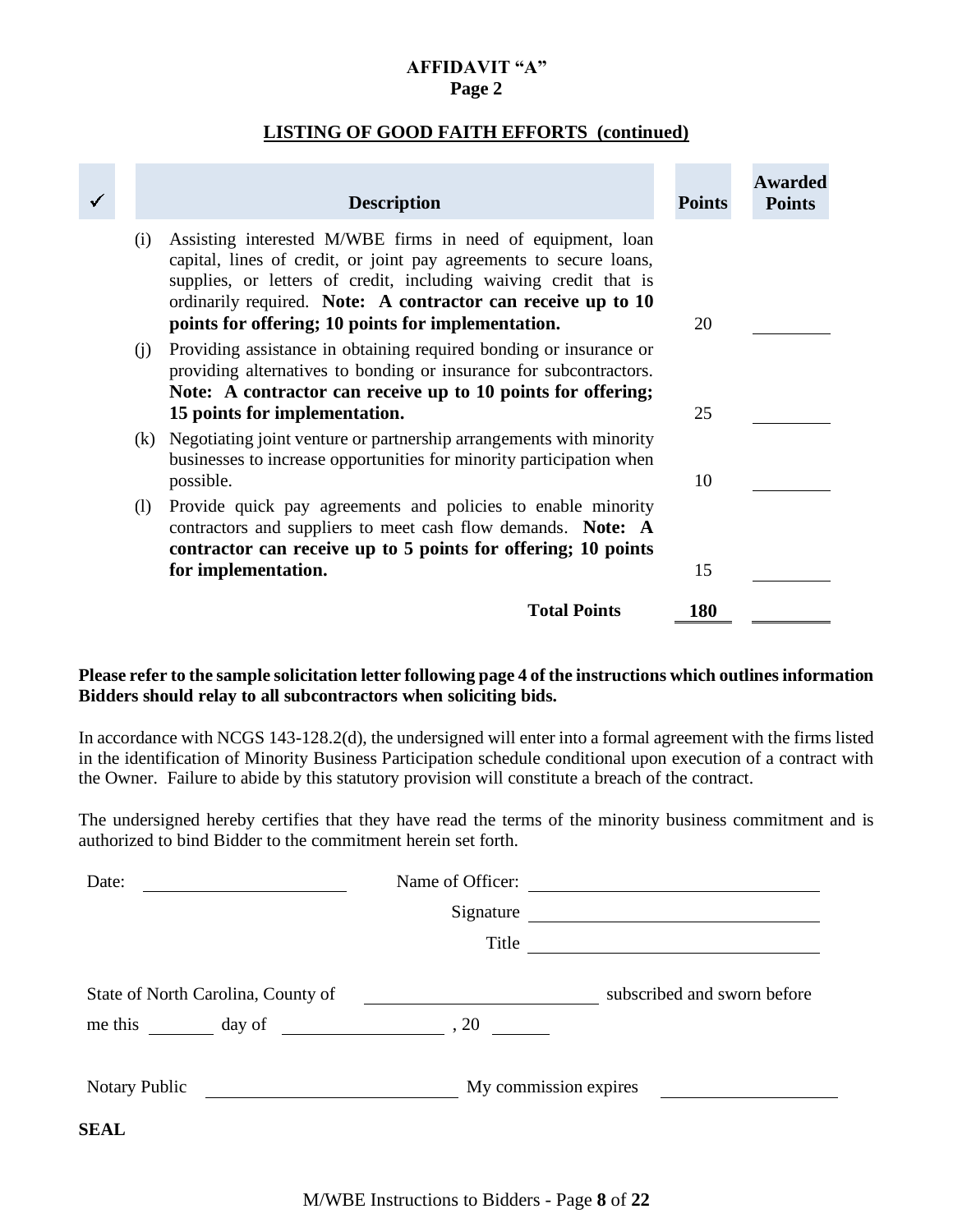### **\*\*\* MUST BE SUBMITTED WITH BID\*\*\***

#### **SUBCONTRACTOR/SUPPLIER UTILIZATION FORM**

List below all non-M/WBE subcontractors and suppliers that you intend to use on this contract. NOTE: you will only receive credit for certified minority or woman-owned firms. If the Proposer/Bidder has no non-M/WBE participation, they shall indicate this on the table below by entering the word "None" or the number "0." **Blank forms will not be deemed to represent zero participation and failure to fill in the blank will cause your bid to be deemed nonresponsive**.

#### **Name of Project:**

Name of Consultant:

| Firm Name & Phone<br><b>Number</b> | <b>City-State</b> | <b>Type of Work</b> | <b>Dollar Value</b> |
|------------------------------------|-------------------|---------------------|---------------------|
|                                    |                   |                     |                     |
|                                    |                   |                     |                     |
|                                    |                   |                     |                     |
|                                    |                   |                     |                     |
|                                    |                   |                     |                     |
|                                    |                   |                     |                     |
|                                    |                   |                     |                     |
|                                    |                   |                     |                     |
|                                    |                   |                     |                     |
|                                    |                   |                     |                     |
|                                    |                   |                     |                     |
|                                    |                   |                     |                     |
|                                    |                   |                     |                     |
|                                    |                   |                     |                     |
|                                    |                   |                     |                     |
|                                    |                   |                     |                     |
|                                    |                   |                     |                     |
|                                    |                   |                     |                     |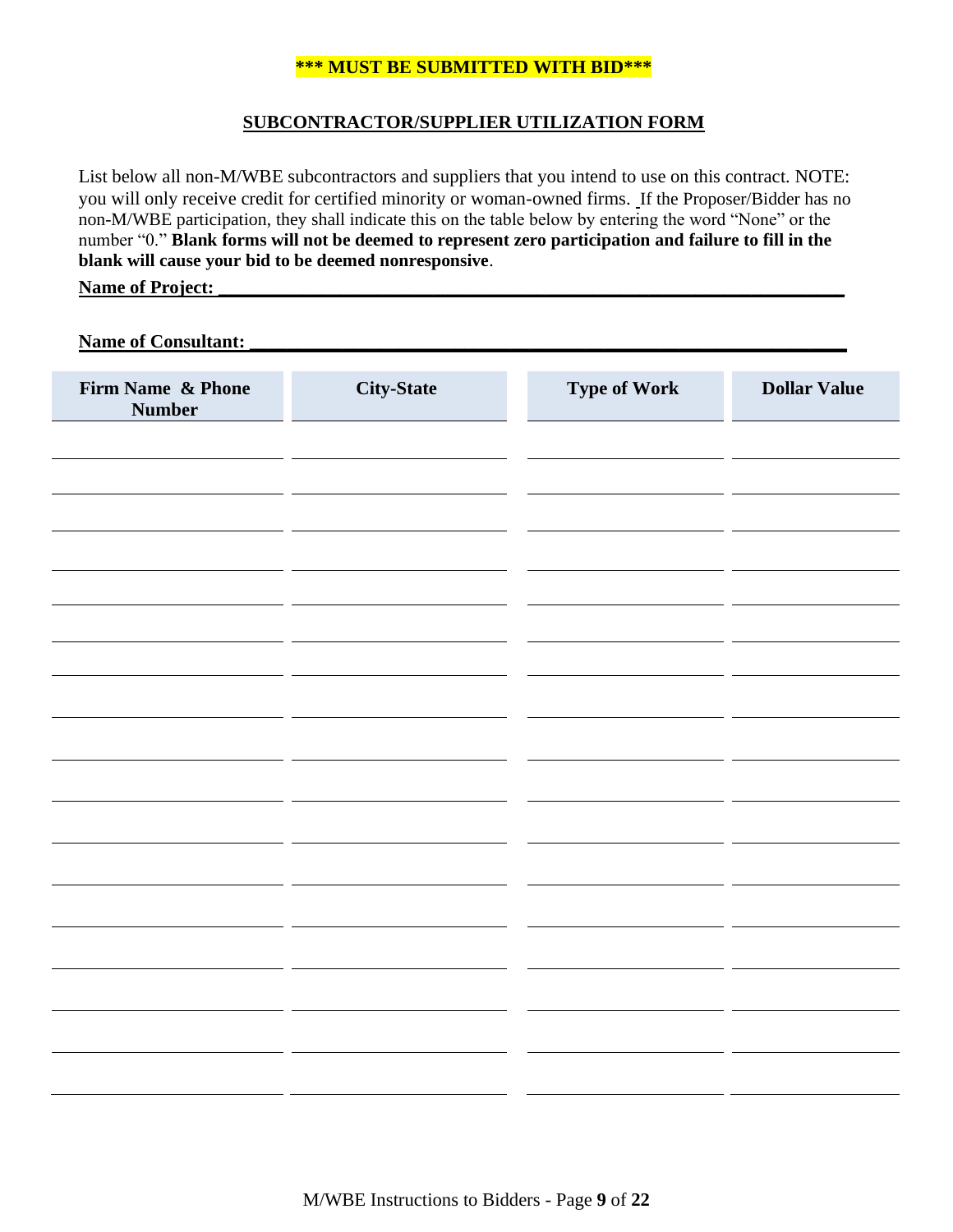# **MUST BE SUBMITTED WITH BID, IF APPLICABLE**

# **AFFIDAVIT "B"**

## **INTENT TO PERFORM CONTRACT WITH OWN WORKFORCE**

County of

Affidavit of

(Name of Bidder)

I hereby certify it is our intent to perform 100% of the work required for the contract:.

(Name of Project)

In making this certification, Bidder states:

- that the Bidder does not customarily subcontract elements of this type project,
- normally performs, has the capability to perform, and will perform all elements of the work on this project with their own current work force; and,
- agrees to provide any additional information or documentation requested by Owner in support of the above statement.

The undersigned hereby certifies that they have read this certification and is authorized to bind the Bidder to the commitments herein contained.

| Date:                                                                                                                                        | Name of Officer: | <u> 1989 - Johann Barn, mars ann an t-Amhain an t-Amhain an t-Amhain an t-Amhain an t-Amhain an t-Amhain an t-Amh</u>                                                                                                                |
|----------------------------------------------------------------------------------------------------------------------------------------------|------------------|--------------------------------------------------------------------------------------------------------------------------------------------------------------------------------------------------------------------------------------|
|                                                                                                                                              | Signature        | <u>and the company of the company of the company of the company of the company of the company of the company of the company of the company of the company of the company of the company of the company of the company of the com</u> |
|                                                                                                                                              | Title            | <u> 1989 - Johann Stein, fransk politiker (d. 1989)</u>                                                                                                                                                                              |
| State of North Carolina, County of<br>me this day of                                                                                         | , 20             | subscribed and sworn before                                                                                                                                                                                                          |
| <b>Notary Public</b><br><u> 1989 - Jan Barbara Barat, prima prima prima prima prima prima prima prima prima prima prima prima prima prim</u> |                  | My commission expires                                                                                                                                                                                                                |

SEAL

**In the event Bidder does not self-perform 100% of the work, the contract will be subject to the M/WBE goals originally established for this project, as well as, good faith efforts and documentation requirements of this program.**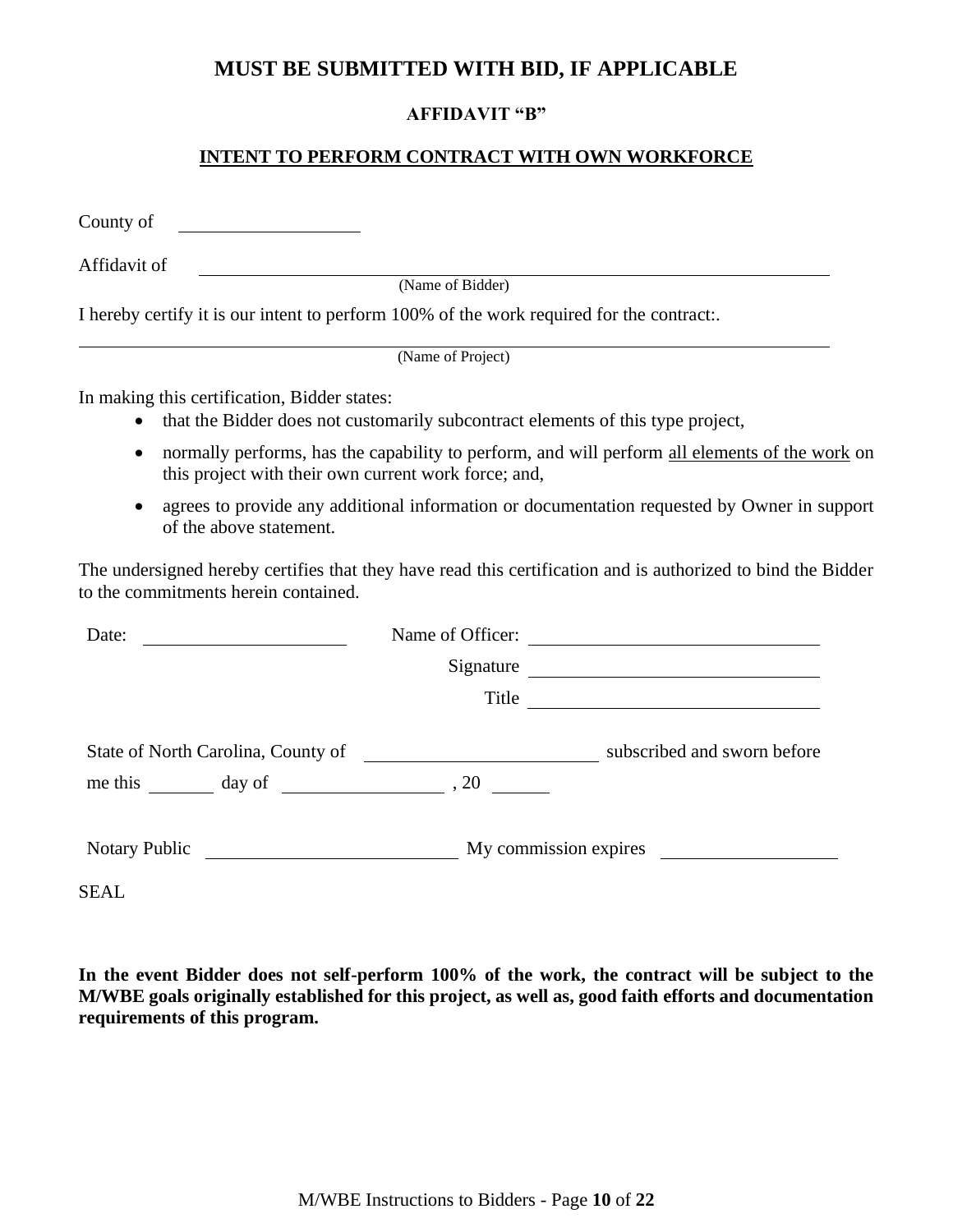#### **\*\*\*\*\* (NOTE: THIS FORM IS NOT TO BE EXECUTED WITH THE BID) \*\*\*\*\***

## **AFFIDAVIT "C"**

### **PORTION OF WORK TO BE PERFORMED BY MINORITY FIRMS**

Project:

If the portion of work to be executed by minority businesses as defined in GS  $143-128(g)$  is equal to or greater than the stated goals of Bidder's total contract price, then Bidder must complete this affidavit. This affidavit shall be provided by the Successful Bidder within **24 hours** after notification of being the low bidder.

| Affidavit of   |                   | I hereby do certify that on the |
|----------------|-------------------|---------------------------------|
|                | (Name of Bidder)  |                                 |
|                |                   |                                 |
|                | (Name of Project) |                                 |
| Project ID $#$ |                   | Amount of Bid \$                |
|                |                   |                                 |

I will expend a minimum of  $\%$  with minority businesses and  $\%$  with women owned businesses of the total dollar amount of the contract. Minority business will be employed as construction subcontractors, vendors, suppliers, or providers of professional services. Such work will be subcontracted to the following firms listed below: (Attach additional sheets if required)

| <b>Minority Firm Name</b><br><b>Phone Number</b> | <b>City-State</b> | <b>Minority</b><br>Category* | Type of<br>Work | <b>Dollar</b><br><b>Value</b> |
|--------------------------------------------------|-------------------|------------------------------|-----------------|-------------------------------|
|                                                  |                   |                              |                 |                               |
|                                                  |                   |                              |                 |                               |
|                                                  |                   |                              |                 |                               |
|                                                  |                   |                              |                 |                               |
|                                                  |                   |                              |                 |                               |
|                                                  |                   |                              |                 |                               |
|                                                  |                   |                              |                 |                               |
|                                                  |                   |                              |                 |                               |
|                                                  |                   |                              |                 |                               |
|                                                  |                   |                              |                 |                               |
|                                                  |                   |                              |                 |                               |
|                                                  |                   |                              |                 |                               |

<sup>\*</sup> Minority Categories: Black, African American (B), Hispanic (H), Asian American (AA), American Indian (AI), Female (WF), Socially and Economically Disadvantaged (SE), and Disabled (D).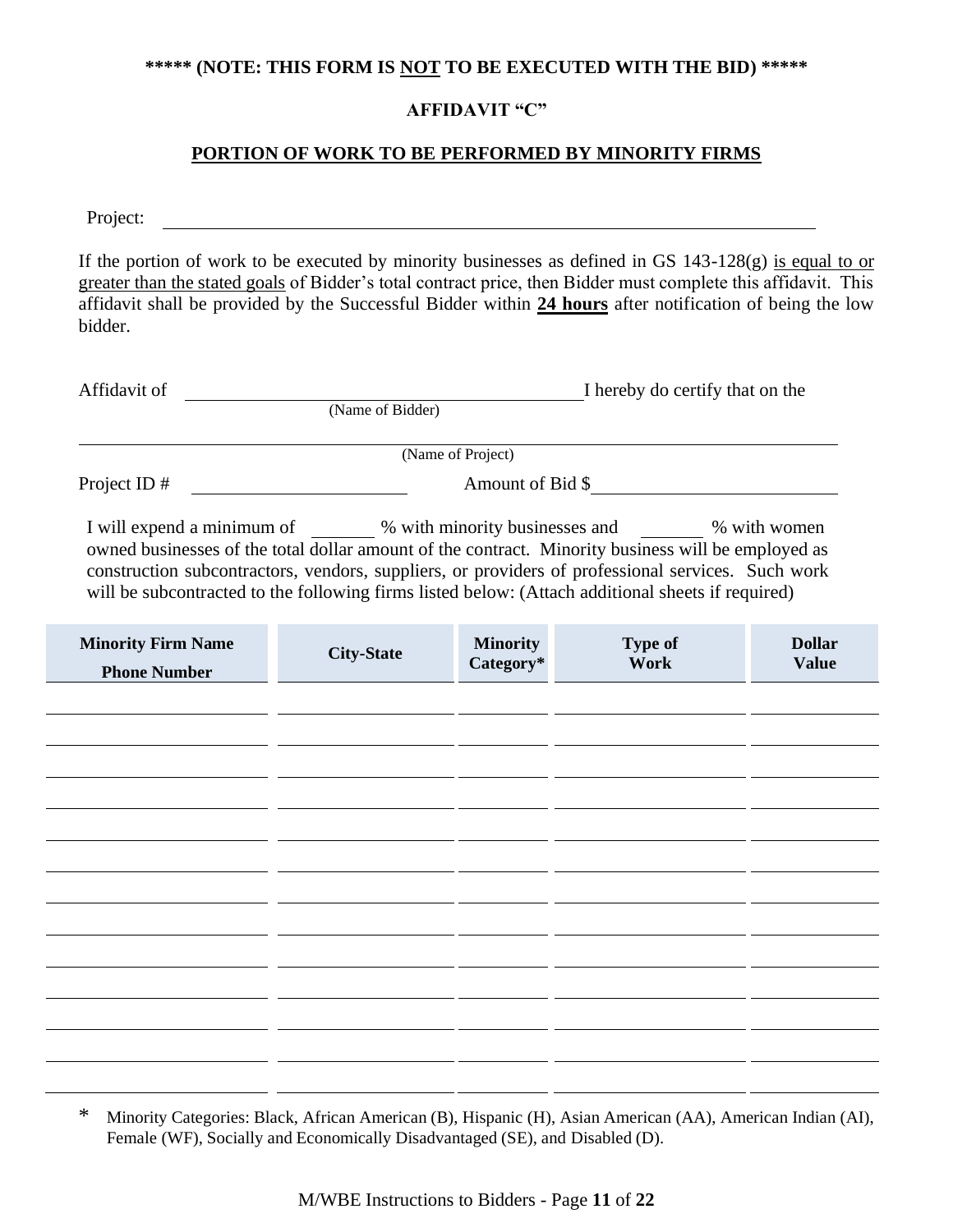## **AFFIDAVIT "C" Page 2**

#### **PORTION OF WORK TO BE PERFORMED BY MINORITY FIRMS (continued)**

Pursuant to GS 143-128(d), the undersigned will enter into a formal agreement with minority firms for work listed in this schedule conditional upon execution of a contract with the Owner. Failure to fulfill this commitment may constitute a breach of the contract.

The undersigned hereby certifies that he/she has read this certification and is authorized to bind Bidder to the commitments herein contained.

| Date:                                                     | Name of Officer: |                                                                                                                      |
|-----------------------------------------------------------|------------------|----------------------------------------------------------------------------------------------------------------------|
|                                                           | Signature        |                                                                                                                      |
|                                                           | Title            | <u> 1980 - Andrea Britain, politik eta politik eta politik eta politik eta politik eta politik eta politik eta p</u> |
| State of North Carolina, County of<br>me this day of , 20 |                  | subscribed and sworn before                                                                                          |
| Notary Public                                             |                  | My commission expires                                                                                                |
| SEAL                                                      |                  |                                                                                                                      |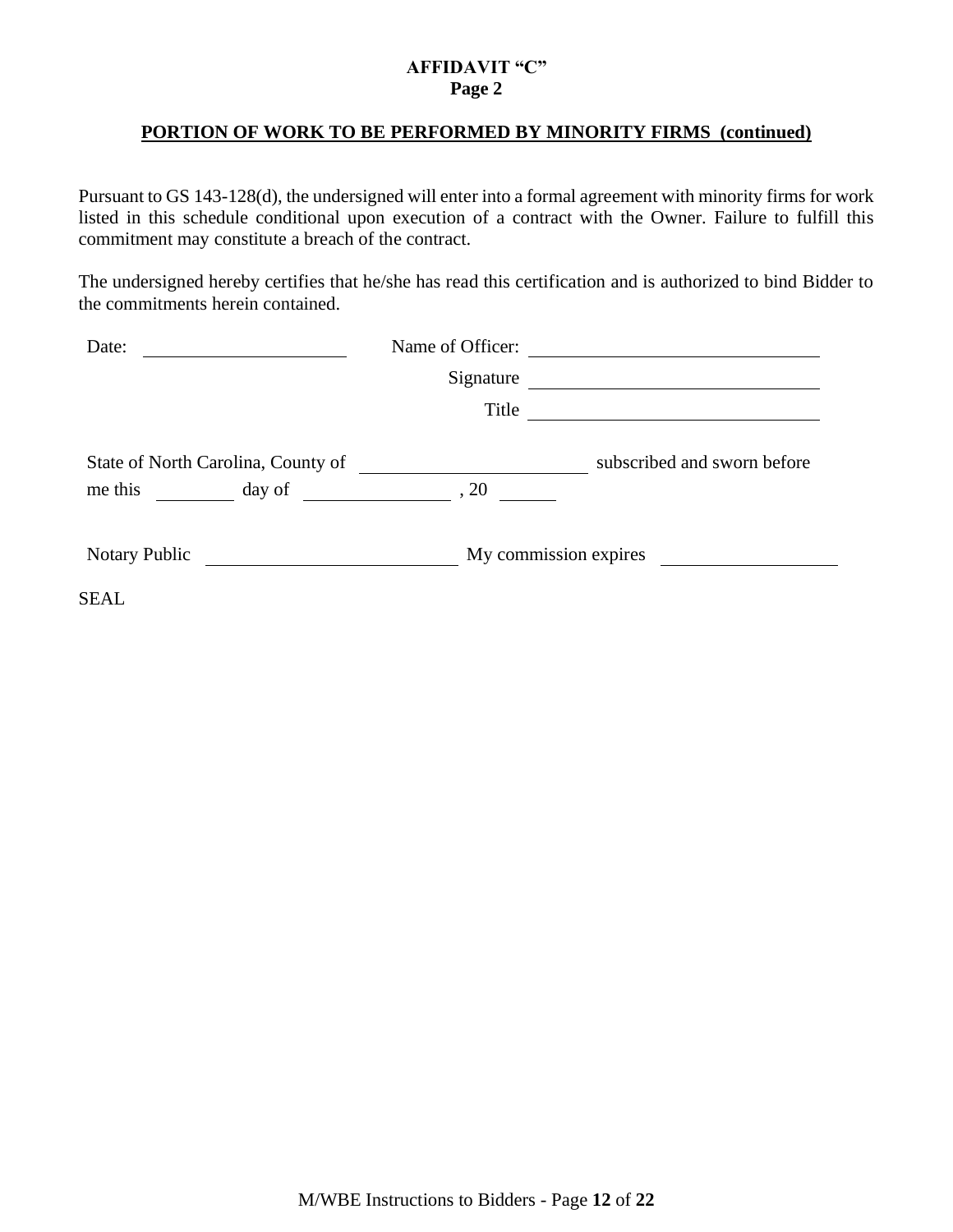#### **AFFIDAVIT "D"**

#### **GOOD FAITH EFFORTS**

Project:

If the established goal for participation by minority businesses is not achieved, the bidder **must provide, with the Affidavit "D", the following** documentation to the Owner of their **Good Faith Efforts** within **24 hours** after notification of being the low bidder. **No supplemental documentation/evidence will be accepted after the 24 hours of notification.**

Affidavit of \_\_\_\_\_\_\_\_\_\_\_\_\_\_\_\_\_\_\_\_\_\_\_\_\_\_\_\_\_\_\_\_\_\_\_\_\_\_\_\_\_\_\_\_\_\_\_\_\_\_\_\_

(Name of Bidder)

I hereby do certify the attached documentation as true and accurate representation of my good faith efforts. (Attach additional sheets if required).

| <b>Minority Firm Name</b><br><b>Phone Number</b> | <b>City-State</b> | <b>Minority</b><br>Category* | <b>Type of</b><br>Work | <b>Dollar</b><br><b>Value</b> |
|--------------------------------------------------|-------------------|------------------------------|------------------------|-------------------------------|
|                                                  |                   |                              |                        |                               |
|                                                  |                   |                              |                        |                               |
|                                                  |                   |                              |                        |                               |

\* Minority Categories: Black, African American (B), Hispanic (H), Asian American (AA), American Indian (AI), Female (WF), Socially and Economically Disadvantaged (SE), and Disabled (D).

Documentation of Bidder's good faith efforts to meet the goals set forth in these provisions. Examples of documentation include, but are not limited to, the following evidence.

|     | <b>Description</b>                                                                                                                                                                                                                                                                                                                                                                                                                                                                                                                                                                                                                                                                                                           | <b>Points</b> | <b>Awarded</b><br><b>Points</b> |
|-----|------------------------------------------------------------------------------------------------------------------------------------------------------------------------------------------------------------------------------------------------------------------------------------------------------------------------------------------------------------------------------------------------------------------------------------------------------------------------------------------------------------------------------------------------------------------------------------------------------------------------------------------------------------------------------------------------------------------------------|---------------|---------------------------------|
| (a) | Did a representative of your company attend the pre-solicitation or pre-<br>bid meeting scheduled by the City to inform M/WBE firms of<br>contracting, subcontracting, and supply opportunities and to review<br>contractor requirements of complying with the program?                                                                                                                                                                                                                                                                                                                                                                                                                                                      | 10            |                                 |
|     | (b) Did your company advertise in general circulation, trade association, or<br>minority focus media concerning subcontracting opportunities?<br>NOTE: A contractor must advertise in all three mediums to receive<br>full value for this item).                                                                                                                                                                                                                                                                                                                                                                                                                                                                             | 15            |                                 |
| (c) | Did your company provide written notice to a reasonable number of<br>specific M/WBE firms that their interest in the contract is being solicited,<br>at least 10 days before bids are due to allow M/WBE firms time to<br>participate? Please provide a copy of the solicitations for quotes sent to at<br>least 3 minority firms from the source list provided by the owner for each<br>subcontract to be let under this contract (if 3 or more firms are shown on<br>the source list). Each solicitation shall include a specific description of the<br>work to be subcontracted, location where bid documents can be reviewed,<br>name of representative of the prime bidder to contact, and location, date,<br>and time. | 15            |                                 |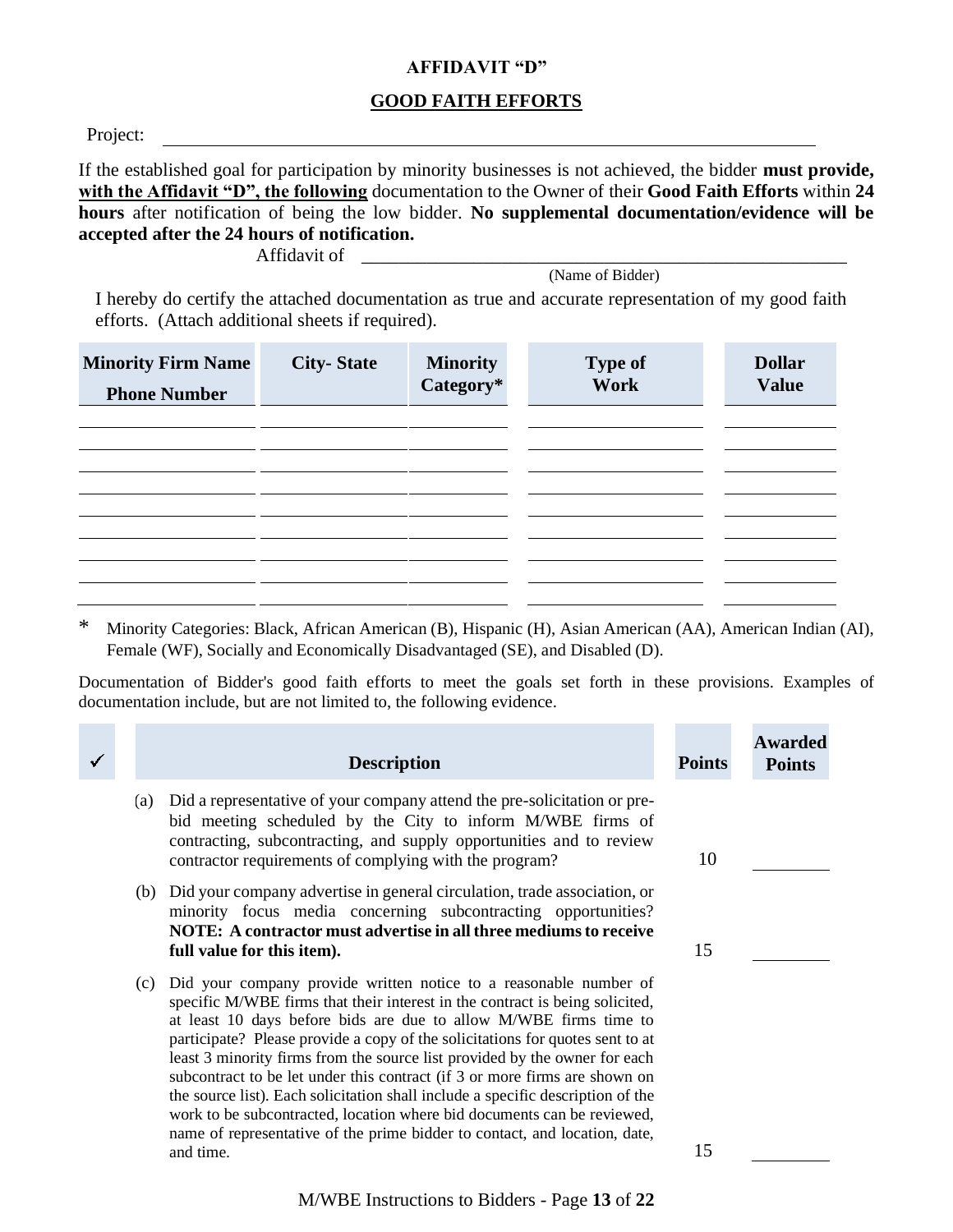# **AFFIDAVIT "D" Page 2**

# **GOOD FAITH EFFORTS (continued)**

×

|     | <b>Description</b>                                                                                                                                                                                                                                                                                                                                                                                                                                                                                                                                                                                                                                                                                                                                                     | <b>Points</b> | <b>Awarded</b><br><b>Points</b> |
|-----|------------------------------------------------------------------------------------------------------------------------------------------------------------------------------------------------------------------------------------------------------------------------------------------------------------------------------------------------------------------------------------------------------------------------------------------------------------------------------------------------------------------------------------------------------------------------------------------------------------------------------------------------------------------------------------------------------------------------------------------------------------------------|---------------|---------------------------------|
| (d) | Did you follow up initial solicitation of interest by contacting<br>M/WBE firms to determine with certainty whether the M/WBE<br>firms are interested? Please include telephone log of follow up<br>calls you made to confirm interest.                                                                                                                                                                                                                                                                                                                                                                                                                                                                                                                                | 10            |                                 |
| (e) | How did your company identify and select portions of the work<br>to be performed by M/WBE firms in order to increase the<br>likelihood of M/WBE participation (including where appropriate,<br>breaking down contracts into economically feasible units to<br>facilitate M/WBE participation)? Please provide a copy of<br>documentation where this information was included.                                                                                                                                                                                                                                                                                                                                                                                          | 15            |                                 |
| (f) | Explain how you provided interested M/WBE firms with equal                                                                                                                                                                                                                                                                                                                                                                                                                                                                                                                                                                                                                                                                                                             |               |                                 |
| (g) | access to specifications, plans, and requirements of the contract.<br>How have you negotiated fairly with interested M/WBE firms,<br>not rejecting M/WBE as unqualified without sound reasons based<br>on a thorough investigation of their capabilities? Copy of<br>documentation or response received from each firm responding<br>to the solicitation must be submitted, along with Subcontractor<br><b>Quote Comparison Form.</b> For subcontracts where the minority<br>firm is not the lowest bidder, please provide copies of quotes<br>received from all firms submitting quotes for that particular<br>subcontract. Please provide documentation detailing reasons for                                                                                        | 10            |                                 |
| (h) | rejecting any M/WBE firm's bid as unqualified.<br>What services were used from the City of Winston-Salem's<br>M/WBE office; available minority community organizations;<br>minority contractors' groups; local, state, and federal minority<br>business assistance offices; and other organizations that provide<br>assistance in the recruitment and placement of M/WBE firms?<br>Please provide a copy of this documentation.<br>Note:<br>A<br>contractor must utilize at least two agencies to receive full<br>value.                                                                                                                                                                                                                                               | 25<br>10      |                                 |
|     | (i) How did your company provide assistance to an otherwise qualified<br>minority firms in need of equipment, loan capital, lines of credit,<br>or joint pay agreements to secure loans, supplies, or letters of<br>credit, including waiving credit that is ordinarily required? Did<br>your company assist minority firms in obtaining the same unit<br>pricing with the bidder's suppliers in order to help minority firms<br>in establishing credit? Please provide copy of any documentation<br>(could be included in Solicitation Letter), and/or evidence of<br>implementation from previous projects in the past 5 years<br>advising M/WBE firms what type assistance was available. Note:<br>A contractor can receive up to 10 points for offering; 10 points |               |                                 |
|     | for implementation.                                                                                                                                                                                                                                                                                                                                                                                                                                                                                                                                                                                                                                                                                                                                                    | 20            |                                 |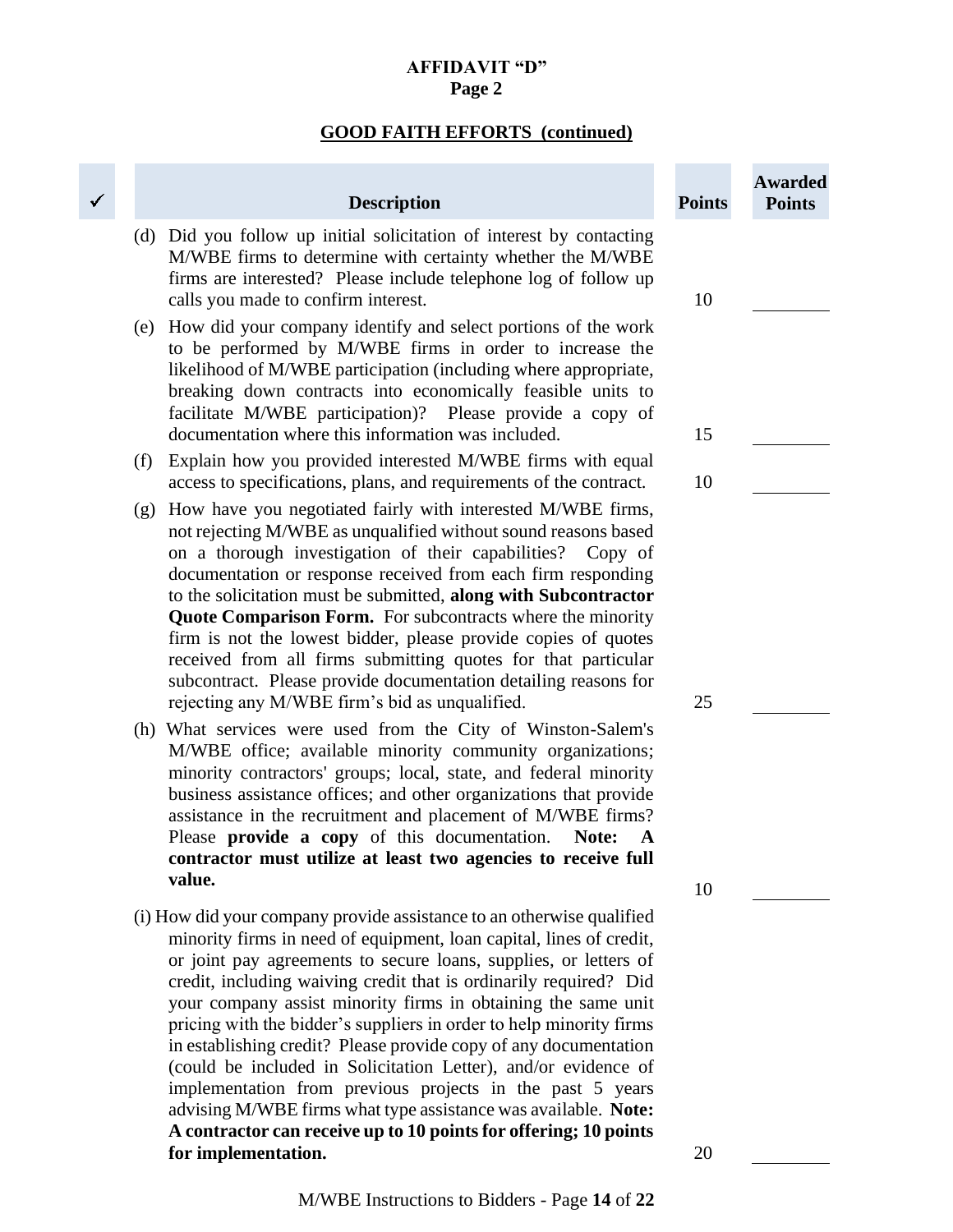# **AFFIDAVIT "D" Page 3**

# **GOOD FAITH EFFORTS (continued)**

|             | <b>Description</b>                                                                                                                                                                                                                                                                                                                                                                                                                                                                                       | <b>Points</b> | <b>Awarded</b><br><b>Points</b> |
|-------------|----------------------------------------------------------------------------------------------------------------------------------------------------------------------------------------------------------------------------------------------------------------------------------------------------------------------------------------------------------------------------------------------------------------------------------------------------------------------------------------------------------|---------------|---------------------------------|
|             | How did your company provide assistance in obtaining required<br>(i)<br>bonding or insurance or providing alternatives to bonding or<br>insurance for subcontractors?<br>Provide a copy of any<br>documentation (could be included in Solicitation Letter), and/or<br>evidence of implementation from previous projects in the past 5<br>years advising M/WBE firms what type assistance was available.<br>Note: A contractor can receive up to 10 points for offering;<br>15 points for implementation. | 25            |                                 |
|             | Did your company negotiate a joint venture or partnership<br>(k)<br>arrangement with minority firms to increase opportunities for<br>minority participation when possible? Please provide copy of any<br>documentation (could be included in Solicitation Letter) advising<br>M/WBE firms what type assistance was available or outlining any<br>other steps taken to fulfill this requirement.                                                                                                          | 10            |                                 |
|             | Did your company provide quick pay agreements and policies to<br>(1)<br>enable minority contractors and suppliers to meet cash flow<br>What procedures were initiated to fulfill this<br>demands?<br>requirement and how were the M/WBE firms informed of this<br>assistance? Evidence of implementation from previous projects<br>in the past 5 years can be submitted. Note: A contractor can<br>receive up to 5 points for offering; 10 points for<br>implementation.                                 | 15            |                                 |
|             | <b>Total Points</b>                                                                                                                                                                                                                                                                                                                                                                                                                                                                                      | 180           |                                 |
|             | NOTE: A contractor must accumulate at least 115 points to demonstrate a "Good Faith Effort"<br>was made. Partial points may be awarded when the complete requirement of an item is not met.<br>Failure to provide the documentation as listed in these provisions may result in rejection of the Bid and<br>award go to the next lowest responsible and responsive Bidder.                                                                                                                               |               |                                 |
|             | Name of Officer:<br>Date: $\qquad \qquad$                                                                                                                                                                                                                                                                                                                                                                                                                                                                |               |                                 |
|             | Signature                                                                                                                                                                                                                                                                                                                                                                                                                                                                                                |               |                                 |
|             | Title                                                                                                                                                                                                                                                                                                                                                                                                                                                                                                    |               |                                 |
|             |                                                                                                                                                                                                                                                                                                                                                                                                                                                                                                          |               |                                 |
|             | me this $\frac{1}{2}$ day of $\frac{1}{2}$ , 20 $\frac{1}{2}$                                                                                                                                                                                                                                                                                                                                                                                                                                            |               |                                 |
|             |                                                                                                                                                                                                                                                                                                                                                                                                                                                                                                          |               |                                 |
| <b>SEAL</b> |                                                                                                                                                                                                                                                                                                                                                                                                                                                                                                          |               |                                 |

M/WBE Instructions to Bidders - Page **15** of **22**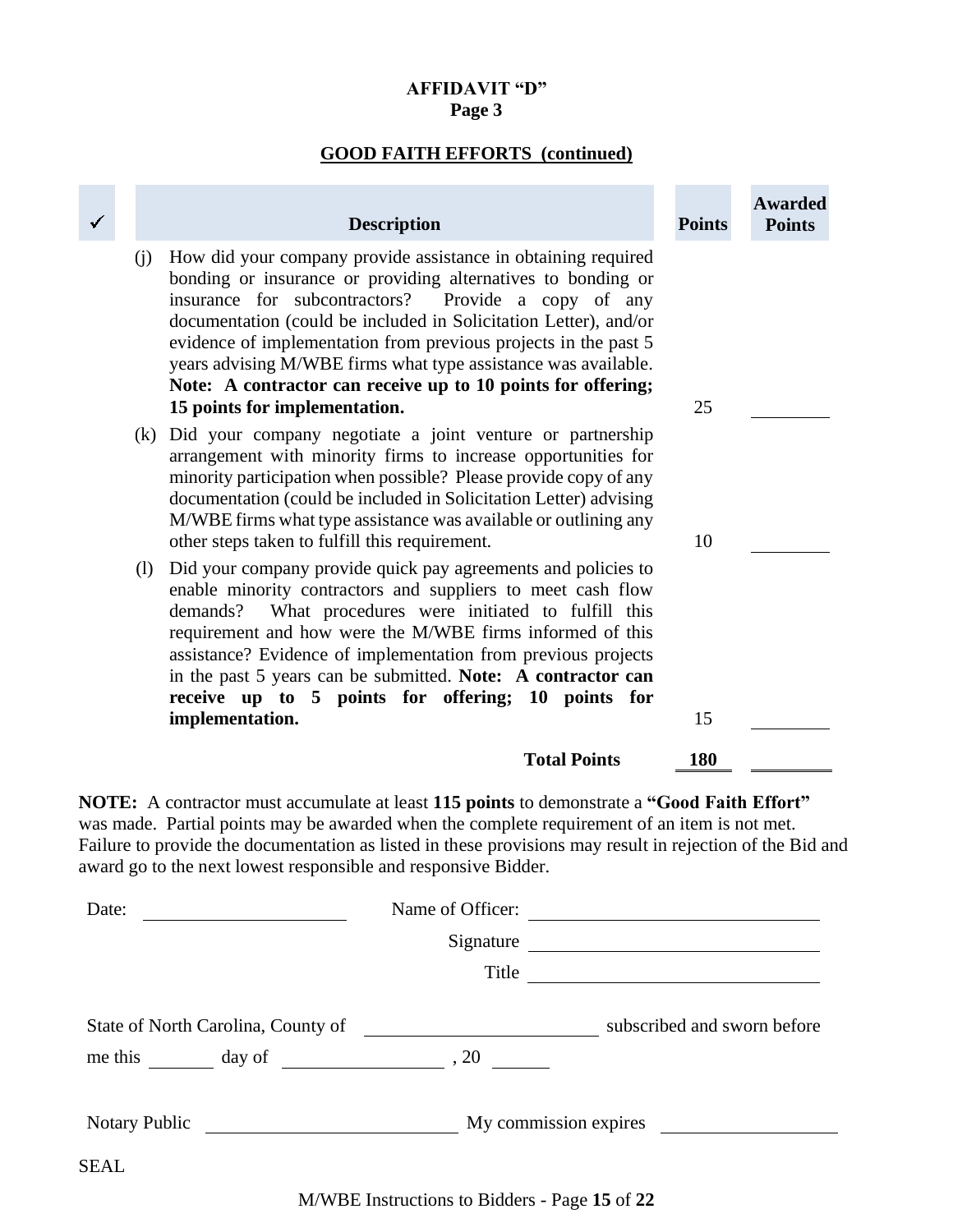#### **Subcontractor Quote Comparison Instructions**

- (a) Copy of documentation or response received from each M/WBE firm responding to the solicitation must be submitted in addition to completion of this spreadsheet.
- (b) For subcontracts where the M/WBE is not the lowest bidder, please provide copies of quotes received from all firms submitting quotes for that particular subcontract.
- (c) For each work type, please indicate which subcontractor was used in your quote. Please highlight or bold the comment which shows usage such as: Used for M/WBE goal or quote used in bid.
- (d) If there are no M/WBE's listed or quoted for a given work type, please indicate as follows: "No quotes received from M/WBE's." You may place this comment in the comment column across from the work type label as shown in the example.
- (e) Please list subcontractors and their respective quotes in ascending order; from low bid to high bid. Please see examples.
- (f) If you choose a non-M/WBE sub-contractor over an M/WBE subcontractor, please indicate the reason(s) why. If cost is the reason, explain that and give the dollar savings. If there is a history of poor performance or other issues, please provide detailed reasons for rejecting any M/WBE as unqualified in the comments column.
- (g) If there is a work type for which you were anticipating to receive quotes, but received none, please indicate such.
- (h) Please indicate the status of the M/WBE in the "MBE/WBE Status" column. Leave blank if the firm is not an M/WBE.

**NOTE: Failure to provide the information requested impacts the committee's ability to determine if a Good Faith Effort was made, and could directly impact the City/County's ability to award the contract.**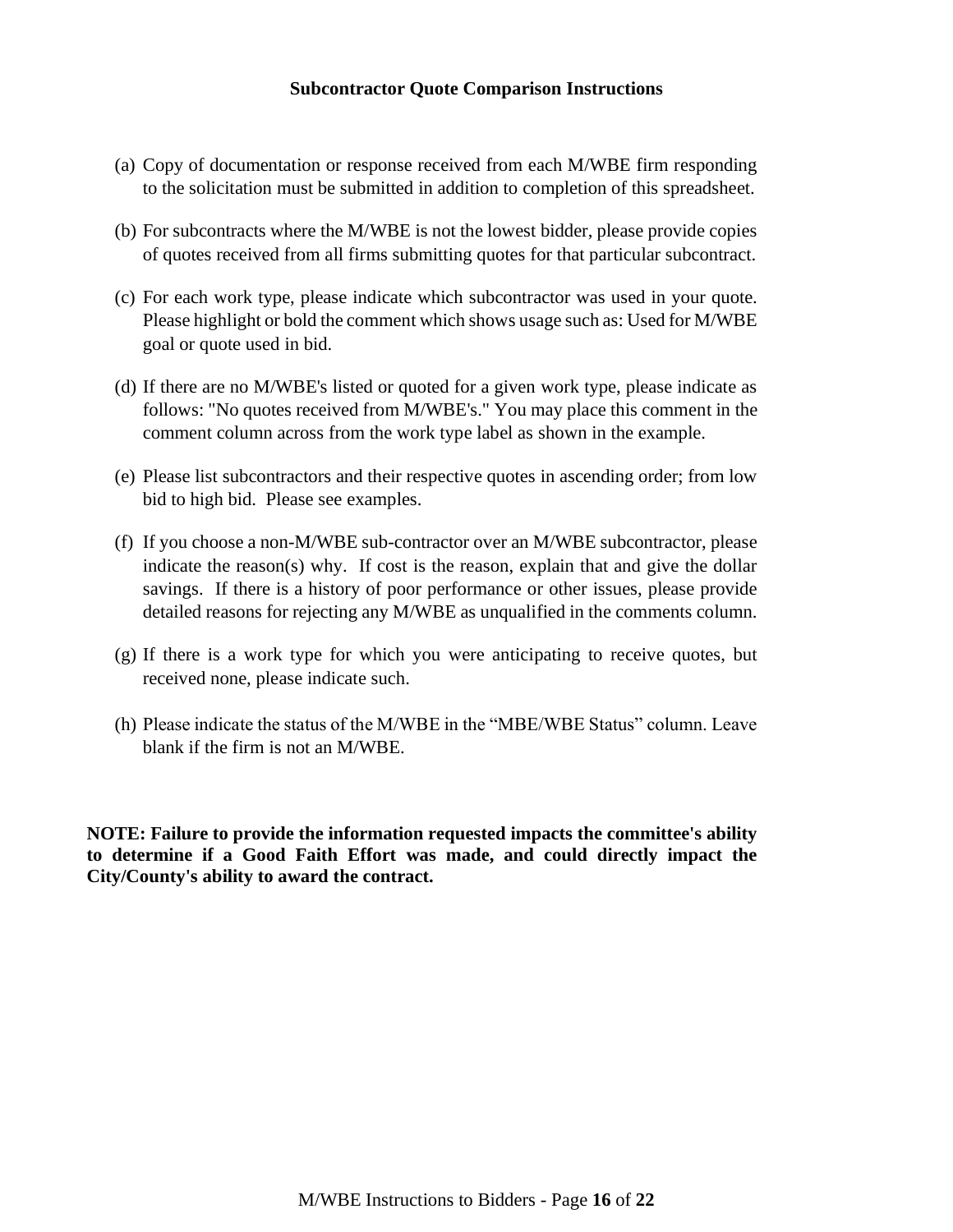# **Subcontractor Quote Comparison Form**

# **\*To be submitted with Affidavit D "Good Faith Efforts"**

Name of Bidder: \_\_\_\_\_\_\_\_\_\_\_\_\_\_\_\_\_\_\_\_\_\_\_\_\_\_\_\_\_\_\_\_\_\_\_\_\_\_\_\_\_\_\_\_\_\_\_\_\_\_\_\_\_\_\_\_\_\_\_\_\_

Project: \_\_\_\_\_\_\_\_\_\_\_\_\_\_\_\_\_\_\_\_\_\_\_\_\_\_\_\_\_\_\_\_\_\_\_\_\_\_\_\_\_\_\_\_\_\_\_\_\_\_\_\_\_\_\_\_\_\_\_\_\_\_\_\_\_\_\_\_

| <b>Subcontractor and Work</b><br><b>Type</b> | <b>MBE/WBE</b><br><b>Status</b> | Quote       | <b>Comments</b>                                                                 |
|----------------------------------------------|---------------------------------|-------------|---------------------------------------------------------------------------------|
|                                              |                                 |             |                                                                                 |
| <b>Hauling Services</b>                      |                                 |             |                                                                                 |
| WS Trucking                                  | <b>MBE</b>                      | \$16,244.00 | <b>Used for MWBE goal</b>                                                       |
| <b>ABC</b> Construction                      |                                 | \$18,879.00 |                                                                                 |
|                                              |                                 |             |                                                                                 |
| <b>Painting</b>                              |                                 |             |                                                                                 |
| <b>WS Paint Partners</b>                     |                                 | \$6,205.87  | Actual low bid. Chose M/WBE to help reach<br>goal. M/WBE was higher by \$1078.  |
| General Paint Co.                            | <b>WBE</b>                      | \$7,284.03  | Used for MWBE goal.                                                             |
| <b>Boss Painting Incorporated</b>            | <b>WBE</b>                      | \$9,253.23  |                                                                                 |
|                                              |                                 |             |                                                                                 |
|                                              |                                 |             |                                                                                 |
| <b>HVAC</b>                                  |                                 |             |                                                                                 |
| Marshall HVAC                                |                                 | \$9,025.65  | Quote used in bid.                                                              |
| Hanson Heating and Air                       | <b>MBE</b>                      | \$14,257.53 | M/WBE not used due to cost savings of over<br>\$5200. The M/WBE was 58% higher. |
|                                              |                                 |             |                                                                                 |
|                                              |                                 |             |                                                                                 |
| <b>Signage</b>                               |                                 |             |                                                                                 |
| WS Signs                                     | <b>MBE</b>                      | \$2,700.00  | Actual low bid. History of poor<br>performance. Not reliable.                   |
| XYZ Signs                                    | <b>WBE</b>                      | \$2,828.86  | <b>Used for MWBE goal</b>                                                       |
| United International. LLC                    |                                 | \$3,045.25  |                                                                                 |
|                                              |                                 |             |                                                                                 |
|                                              |                                 |             |                                                                                 |
| <b>SILT FENCE</b>                            |                                 |             |                                                                                 |
| WS Environmental, Inc.                       | <b>WBE</b>                      | \$2,325.00  | <b>Used for MWBE goal</b>                                                       |
| Piedmont Environmental                       | <b>MBE</b>                      | \$2,875.00  |                                                                                 |
|                                              |                                 |             |                                                                                 |
|                                              |                                 |             |                                                                                 |
| PAVEMENT MARKING                             |                                 |             | No quotes received from MWBEs.                                                  |
| <b>Traffic Marking Company</b>               |                                 | \$1,514.44  |                                                                                 |
| Evans Pavement Marking, Inc.                 |                                 | \$2,680.80  |                                                                                 |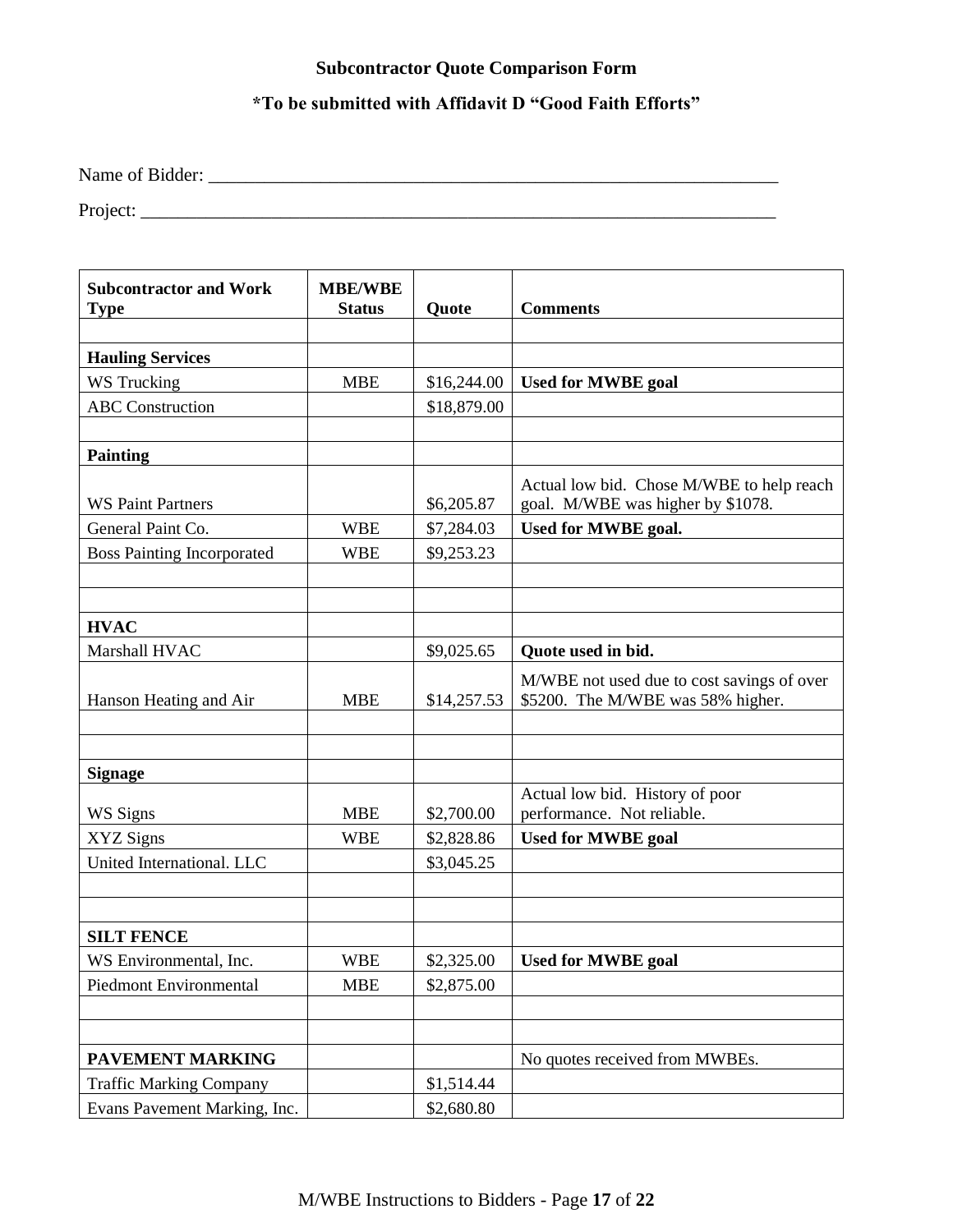#### **AFFIDAVIT "E"**

#### **MINORITY UTILIZATION COMMITMENT FORM**

| Affidavit of: |  |
|---------------|--|

(Name of Bidder)

**Within thirty (30) days after award of contract**, Contractor shall file Affidavit E identifying all M/WBE subcontractors for use on this project. No subcontractor who is identified and listed on this form may be replaced, substituted, or supplemented; nor can their scope of work be modified to include a different subcontractor unless:

- (a) Subcontractor's bid is later determined by the Contractor to be non-responsible or non-responsive, or the listed Subcontractor refuses to enter into a contract for the complete performance of the bid work, or
- (b) With the approval of the City of Winston-Salem M/WBE Office for good cause demonstrated. **Good Faith Efforts** as set forth in the Section SIB-1, Special Instructions to Bidders shall apply to the selection of a substitute Subcontractor. Prior to substituting a Subcontractor, the Contractor shall identify the substitute Subcontractor and inform the City of Winston-Salem M/WBE Office of its good faith efforts.

| <b>Minority Firm Name</b><br><b>Phone Number</b> | <b>City-State</b> | <b>Minority</b><br>Category* | <b>Type of</b><br><b>Work</b> | <b>Dollar</b><br><b>Value</b> |
|--------------------------------------------------|-------------------|------------------------------|-------------------------------|-------------------------------|
|                                                  |                   |                              |                               |                               |
|                                                  |                   |                              |                               |                               |
|                                                  |                   |                              |                               |                               |
|                                                  |                   |                              |                               |                               |
|                                                  |                   |                              |                               |                               |
|                                                  |                   |                              |                               |                               |
|                                                  |                   |                              |                               |                               |
|                                                  |                   |                              |                               |                               |

\* Minority Categories: Black, African American (B), Hispanic (H), Asian American (AA), American Indian (AI), Female (WF), Socially and Economically Disadvantaged (SE), and Disabled (D).

Failure to provide the documentation as listed in these provisions may result in rejection of the Bid and award go to the next lowest responsible and responsive bidder.

| Date:                              | Name of Officer:      |                             |
|------------------------------------|-----------------------|-----------------------------|
|                                    | Signature             |                             |
|                                    | Title                 |                             |
| State of North Carolina, County of |                       | subscribed and sworn before |
| me this<br>day of                  | , 20                  |                             |
| <b>Notary Public</b><br>SEAL       | My commission expires |                             |

M/WBE Instructions to Bidders - Page **18** of **22**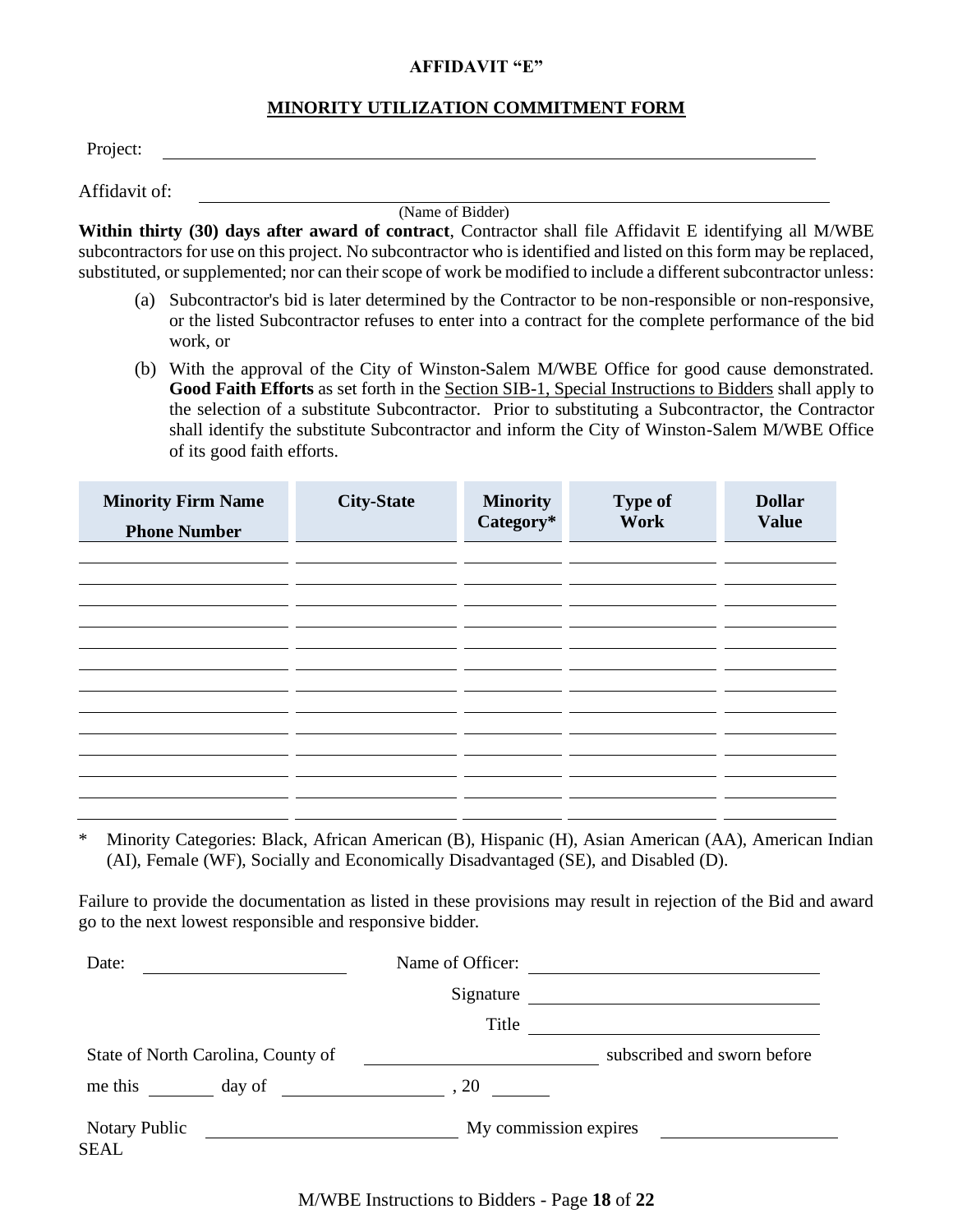#### **MWBE Replacement Request Form**

It is the policy of Winston-Salem and the City/County Utilities Commission (an agency of the City of Winston-Salem), that minority and women owned business enterprises shall have an equal opportunity to participate in the performance of contracts financed in whole or in part with the City and/or Commission funds.

In accordance with the Minority Utilization Commitment Form "Affidavit E", no subcontractor who is identified and listed on Affidavit E may be replaced, substituted, or supplemented; nor can their scope of work be modified to include a different subcontractor unless: A) the subcontractor's bid is later determined by the contractor to be non-responsible or non-responsive, or the listed subcontractor refuses to enter into a contract for the complete performance of the bid work, or

B) With the approval of the City of Winston-Salem M/WBE office, good cause has been demonstrated. Prior to substituting a subcontractor, the Contractor shall identify the substitute subcontractor and inform the City of Winston-Salem M/WBE office of its good faith efforts; including the MWBE Replacement Request Form.

In order to meet the terms stated above, an M/WBE Replacement Request Form must be completed. Replacement of an MWBE without written approval from the City of Winston-Salem MWBE office is a violation of contract provisions and may result in the contractor being disqualified from bidding on future City and/or Commission projects.

If a committed MWBE subcontractor is terminated for a good cause, the Contractor will make a Good Faith Effort to find another M/WBE subcontractor to substitute for the terminated M/WBE. This Good Faith Effort shall be directed at finding another M/WBE to perform at least the same amount of work under the contract as the M/WBE that was terminated, to the extent needed to meet the contract goal established for the project.

| New Committed M/WBE Signature: | Date: |
|--------------------------------|-------|

By signing this document, the Contractor, MWBE, and City of Winston-Salem M/WBE office acknowledges that the 5 days to respond was given, and concurs with the process of replacing the named M/WBE subcontractor.

| Original MWBE Signature           | Date |
|-----------------------------------|------|
| <b>Prime Contractor Signature</b> | Date |
| <b>MWBE Staff Signature</b>       | Date |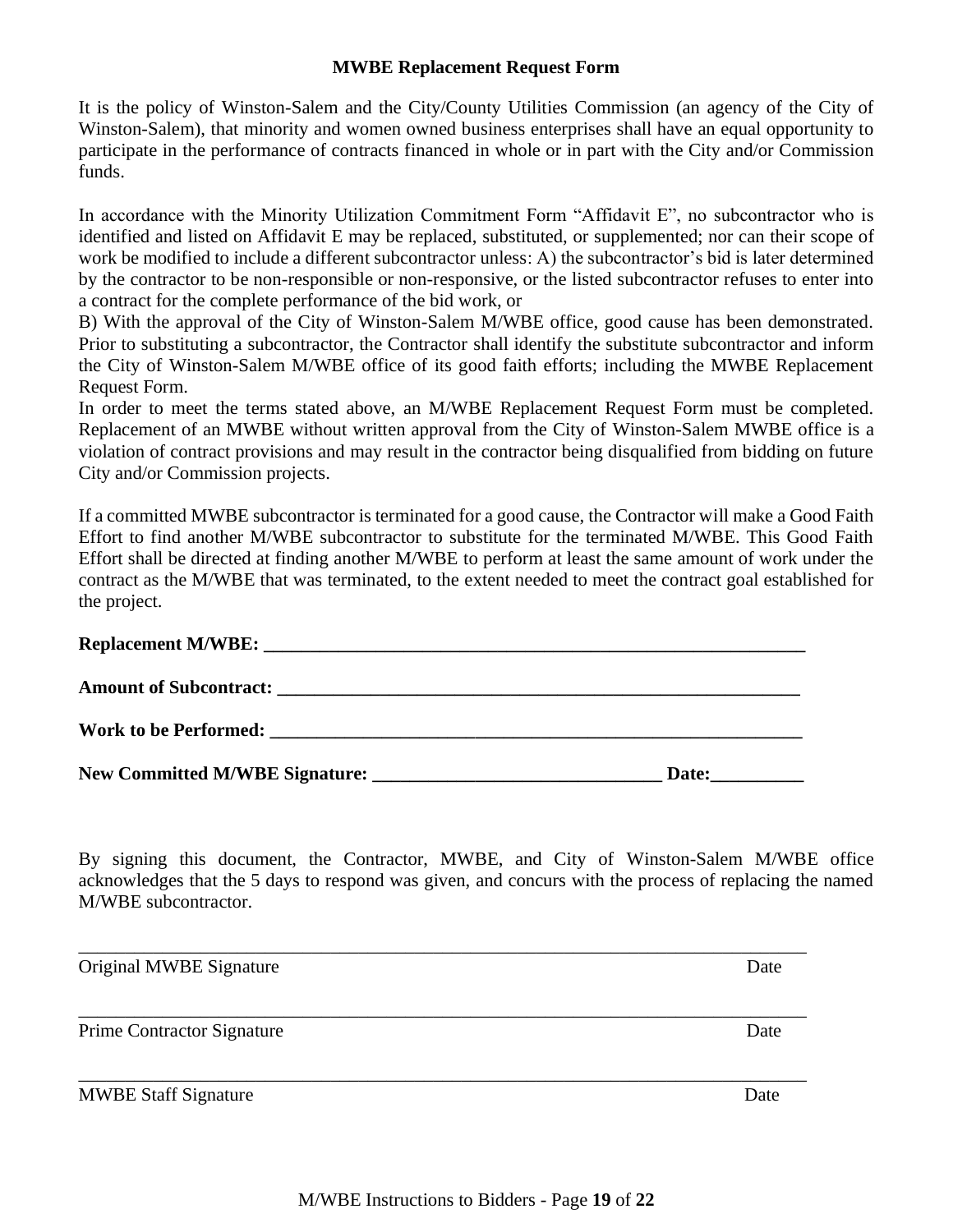### **INSTRUCTIONS FOR SUBMITTAL OF M/WBE REPLACEMENT REQUEST FORM**

## IN ADDITION TO SUBMITTING THIS FORM, THE CONTRACTOR MUST ENSURE THAT THE FOLLOWING STEPS ARE SATISFIED.

1. Prior to starting the replacement process, the prime contractor is responsible for coordinating with the M/WBE subcontractor to see if they are willing and able to perform the work as indicated in their contract. If the Contractor notices a reoccurring issue with an M/WBE subcontractor, the Contractor shall notify the City of Winston-Salem M/WBE staff and keep them abreast of the issues.

2. If the M/WBE subcontractor cannot perform the work or if the Contractor shows good cause for replacement, M/WBE staff will coordinate with the Contractor to begin the M/WBE replacement process. M/WBE staff will coordinate with other City departments as appropriate.

*(Examples of good cause include: M/WBE fails or refuses to execute a written contract; M/WBE fails or refuses to perform the work of its subcontract consistent with normal industry standards; M/WBE fails to meet reasonable, nondiscriminatory bond requirements; M/WBE becomes bankrupt, insolvent, or exhibits credit unworthiness; M/WBE is ineligible to work because of suspension and debarment proceedings; M/WBE voluntarily withdraws from the project and provides written notice; M/WBE owner dies or becomes disabled and is unable to complete its work; or other documented good cause that compels termination. Good cause does not exist where the Contractor terminates a committed M/WBE for failure or refusal to perform the work of the subcontract results from bad faith or discriminatory action of the prime contractor.)*

3. Before requesting the City of Winston-Salem's consent for the proposed replacement, substitution, or supplementation of an M/WBE, the Contractor shall give written notice of the proposal, including the reason for replacement, substitution, or supplementation to the M/WBE firm with a copy to the City of Winston-Salem M/WBE staff. The M/WBE shall be given **five days** to respond unless the five day requirement needs to be reduced, due to public necessity (e.g. safety).

4. After the notice period has passed, the M/WBE staff will ensure the Contractor has submitted all supporting documentation for the M/WBE replacement. Letters, phone logs, emails or any other correspondence between the Contractor, the M/WBE subcontractor, and/or City staff will be considered supporting documentation. This documentation must provide valid reason(s) for replacement as well as the opportunity to correct the issue. Contractors cannot replace for convenience or perform the work with its own forces or those of an affiliate.

5. Once the Contractor is given approval by the City of Winston-Salem M/WBE staff to replace an M/WBE subcontractor, M/WBE staff will send notification to the City project manager and the City/County Purchasing Department for informational purposes.

6. The Prime Contractor shall be made aware that he/she needs to make a Good Faith Effort to replace an M/WBE with another M/WBE. Good Faith Efforts shall be made to replace a MBE with a MBE, and a WBE with a WBE.

7. Signature lines on form: Ideally, the form should contain the signature of the original M/WBE Subcontractor being replaced. However, if this is not possible (i.e. the M/WBE will not sign), the documentation supporting the decision and acknowledgement of the reasons for replacement of the M/WBE subcontractor should be attached. The form shall also be signed by the replacement M/WBE to show their participation on the project as the new committed M/WBE, along with a revised Affidavit E.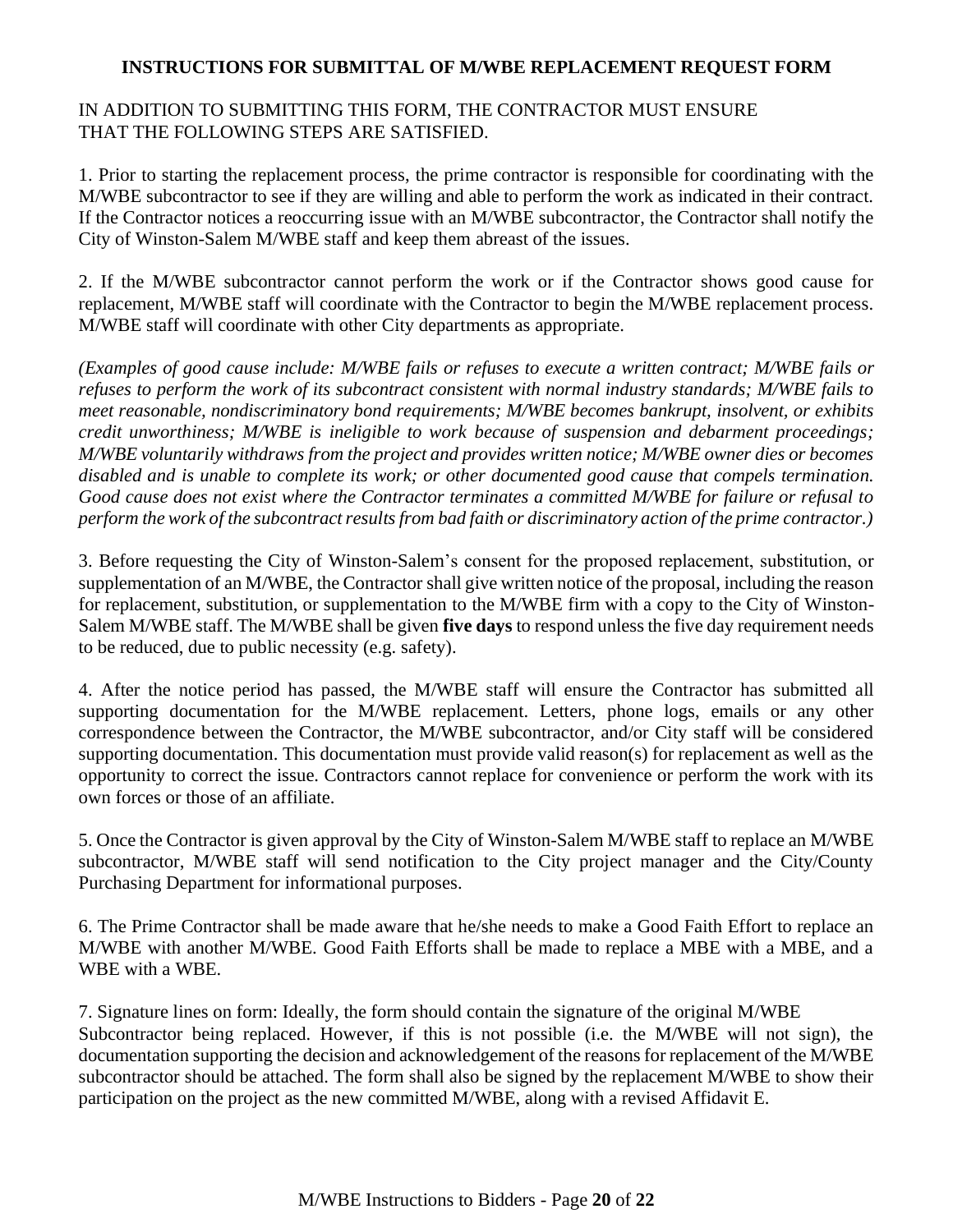## **THIS DOCUMENT MUST BE SUBMITTED WITH EACH PAY REQUEST AND FINAL PAYMENT**

## **AFFIDAVIT "F"**

## **MINORITY DOCUMENTATION FOR CONTRACT PAYMENTS**

| Prime Contractor/Architect: |         |
|-----------------------------|---------|
| Address & Phone Number:     |         |
| Project Name:               |         |
| Pay Application Number:     | Period: |

The following is a list of payments to be made to minority business contractors on this project for the above mentioned period.

| <b>Minority Firm</b><br><b>Name and Address</b> | <b>Minority</b><br>Category* | <b>Amount Paid</b><br><b>For This Period</b> | <b>Amount Paid</b><br><b>To Date</b> |
|-------------------------------------------------|------------------------------|----------------------------------------------|--------------------------------------|
|                                                 |                              |                                              |                                      |
|                                                 |                              |                                              |                                      |
|                                                 |                              |                                              |                                      |
|                                                 |                              |                                              |                                      |
|                                                 |                              |                                              |                                      |

\* Minority Categories: Black, African American (B), Hispanic (H), Asian American (AA), American Indian (AI), Female (WF), Socially and Economically Disadvantaged (SE), and Disabled (D).

| Date:                                                                                                                                                    | Approved/Certified by |  |
|----------------------------------------------------------------------------------------------------------------------------------------------------------|-----------------------|--|
| In addition to the list of payments above, I hereby<br>certify that no subcontractor who was identified and                                              | Name:                 |  |
| listed on Affidavit E-Minority Utilization<br>Commitment Form, has been replaced without<br>approval from the City of Winston-Salem's M/WBE<br>Division. | Title:                |  |
| Note: Additional M/WBE's can be added for new<br>work only. In this case, please notify M/WBE staff.                                                     | Signature             |  |
|                                                                                                                                                          |                       |  |

The above mentioned project is approximately\_\_\_\_\_\_\_\_ percent complete.